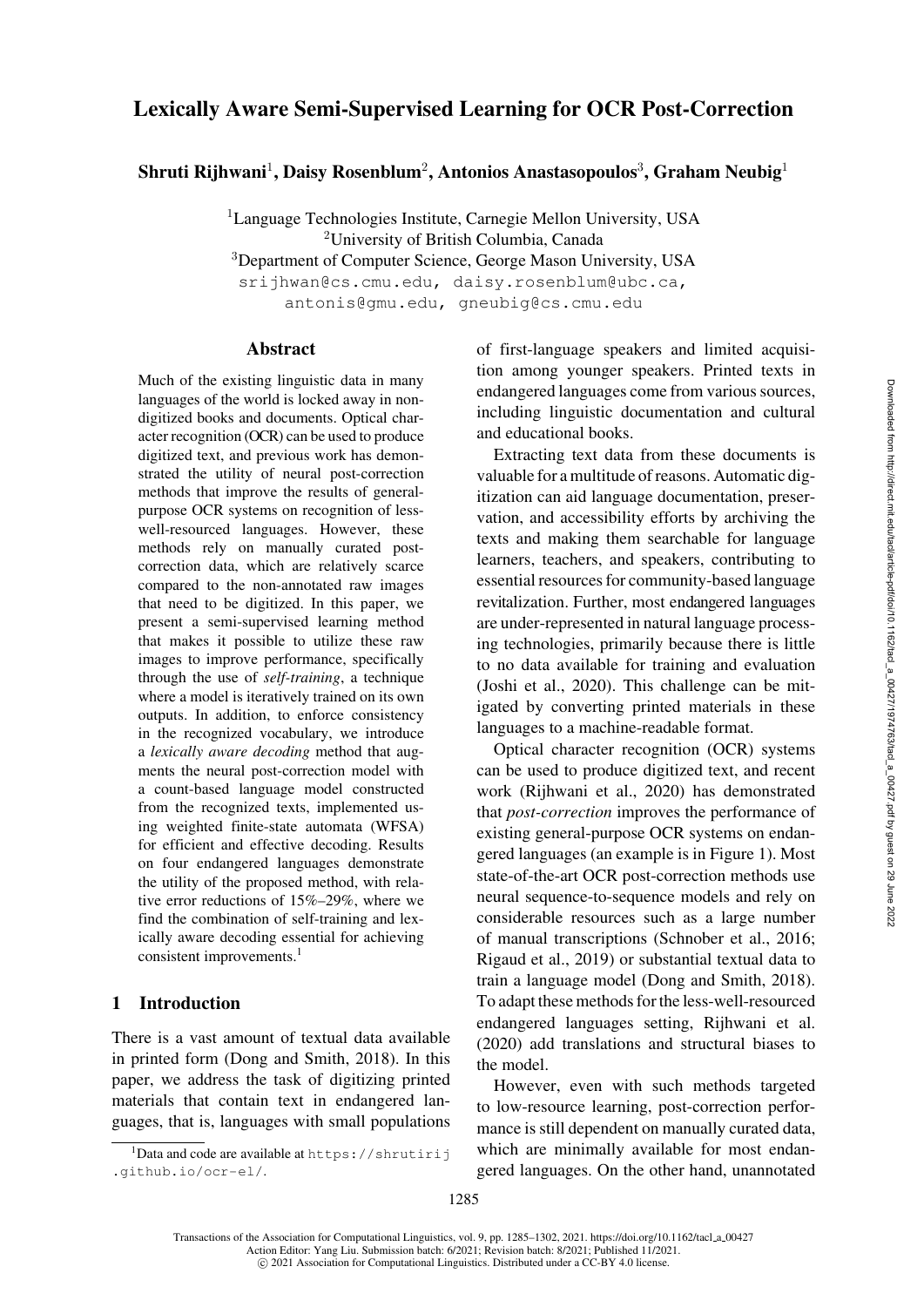

<span id="page-1-0"></span>Figure 1: OCR post-correction on a scanned document that contains text in the endangered language Kwak'wala. The goal of post-correction is to fix the recognition errors made by the first pass OCR system.

raw images that need to be digitized are relatively less scarce; for many endangered languages, hundreds of printed pages exist, with only a small subset manually transcribed. In this paper, we propose a semi-supervised learning method for OCR post-correction that efficiently utilizes these unannotated pages to improve performance.

The method has two key components. We first present a self-training method for OCR postcorrection [\(Section 4\)](#page-2-0) to create *pseudo-*training data. A baseline post-correction model is used to correct the initial OCR output on the unannotated pages, and the generated ''post-corrected'' text is then used as *pseudo-*training data to improve the post-correction model. The self-training process is repeated to iteratively obtain better predictions on the unannotated pages.

While self-training is a straightforward way to use the unannotated data, incorrect predictions in the *pseudo-*training data may introduce noise into the model [\(Zhu and Goldberg](#page-17-0), [2009](#page-17-0)). To counterbalance the influence of this noise, we propose lexically aware decoding [\(Section 5\)](#page-3-0), an inference strategy that encourages the model to generate predictions that contain ''known'' words. We use the *pseudo-*training data to train a count-based language model, represented with a weighted finite-state automaton (WFSA). Our proposed decoding method jointly uses an LSTM decoder and the WFSA to make OCR postcorrection predictions.

The intuition behind the joint decoding strategy is simple. As the model iteratively improves with self-training, the quality of the *pseudo-*training data is also likely to improve and contain an

increasing number of correctly predicted words, resulting in a better count-based language model. Consequently, joint decoding *reinforces* the prediction of more accurate words and mitigates the noise introduced by incorrect words in the *pseudo-*training data.

We conduct experiments on four endangered languages: Ainu, Griko, Kwak'wala, and Yakkha. Our proposed method reduces the character and word error rates by 15%–29% over a state-ofthe-art OCR post-correction method for endangered languages. We find that the *combination* of self-training and lexically aware decoding is essential for achieving consistent improvements in performance.

#### 2 Problem Formulation

Optical Character Recognition The OCR task involves generating a transcription of the text contained in an image. In this paper, we use existing OCR tools (detailed in [Section 6.4\)](#page-8-0) to obtain a *first pass transcription* for the images in our dataset. The first pass transcription is a text sequence of  $N$  characters, denoted as  $x = [x_1, \ldots, x_N].$ 

OCR Post-Correction Even state-of-the-art OCR models are susceptible to making recognition errors [\(Dong and Smith](#page-14-0), [2018\)](#page-14-0). Errors are particularly frequent in the case of endangered languages because most off-the-shelf OCR tools do not directly support these languages and training a high-performance OCR system is challenging given the small amount of data that is typically available [\(Rijhwani et al., 2020\)](#page-16-0). We use OCR post-correction to correct these errors and improve the quality of the transcription.

The post-correction model takes the first pass transcription *x* as input and generates the *corrected transcription*, a sequence of T characters denoted as  $y = [y_1, \ldots, y_T]$ :

$$
\bm{y} = \argmax_{\bm{y}'} p_{\text{corr}}(\bm{y'}|\bm{x})
$$

#### <span id="page-1-1"></span>3 Base Model

As the base post-correction model, we use the model from [Rijhwani et al.](#page-16-0) [\(2020\)](#page-16-0): a sequenceto-sequence model that uses an attention-based LSTM encoder-decoder [\(Bahdanau et al., 2015](#page-13-0)),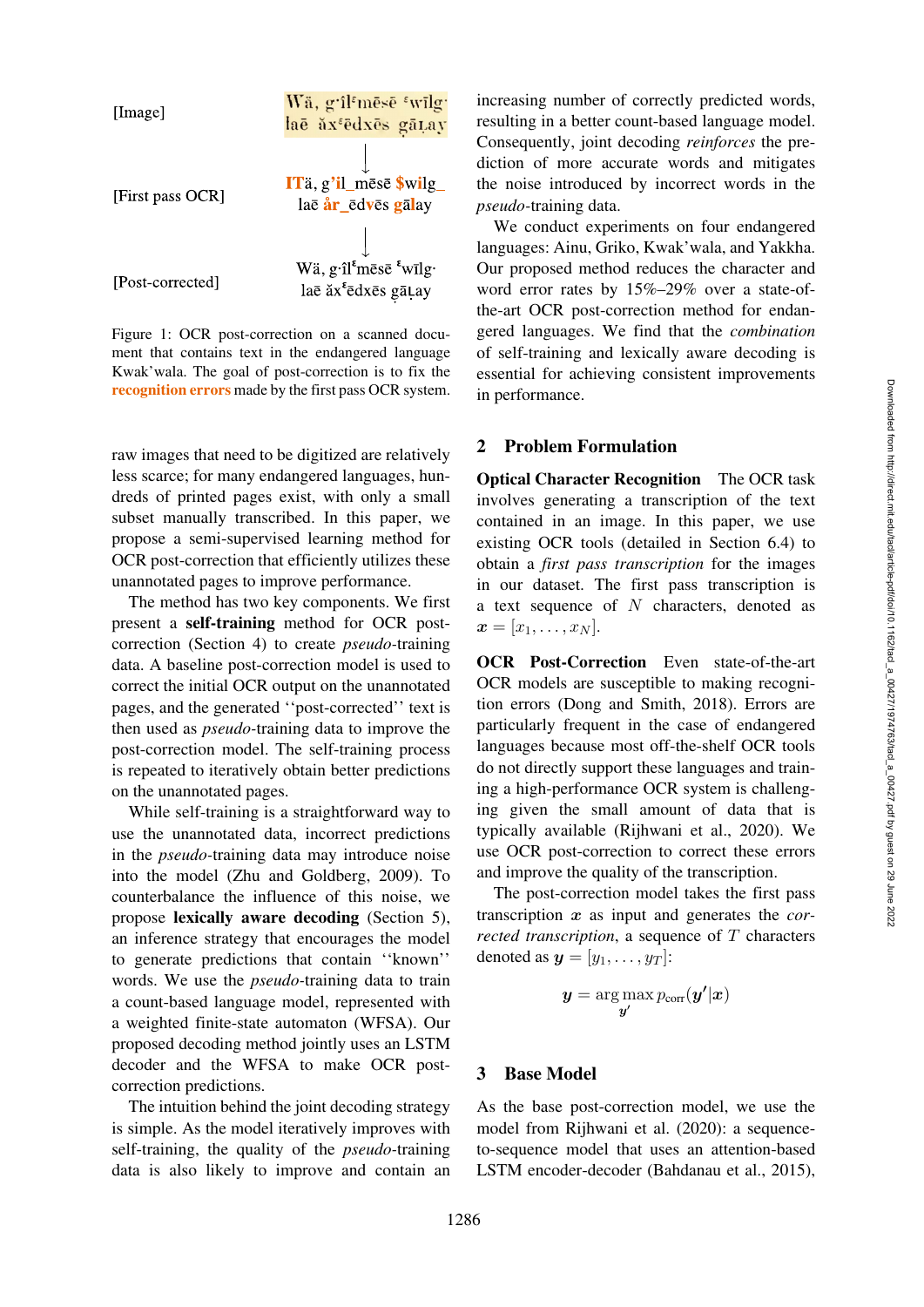with adaptations for low-resource OCR postcorrection. We briefly describe the method here but refer readers to the original paper for details.

The OCR post-correction model takes the first pass transcription *x* as input, with the aim of predicting an error-free transcription *y*. First, each character in the input sequence  $x$  is mapped to a vector representation using character embeddings. This forms a sequence of vectors,  $x =$  $[\mathbf{x}_1,\ldots,\mathbf{x}_N]$ . The encoder is a character-level bidirectional LSTM [\(Hochreiter and Schmidhuber,](#page-14-1) [1997\)](#page-14-1), which transforms **x** into a sequence of hidden state vectors  $\mathbf{h} = [\mathbf{h}_1, \dots, \mathbf{h}_N]^2$  $\mathbf{h} = [\mathbf{h}_1, \dots, \mathbf{h}_N]^2$ 

The model's decoding process uses an attention mechanism to provide context from the encoder hidden states. At each decoding timestep  $t$ , the attention layer uses **h** and the decoder state from the previous timestep, **s**t−1, to produce the context vector  $\mathbf{c}_t$ . The LSTM decoder, given  $\mathbf{c}_t$ , computes the output state  $s_t$  and subsequently the probability distribution  $y_t$  for generating the next character of the target sequence *y*:

$$
p(\mathbf{y}_t) = \text{softmax}(\mathbf{W}\mathbf{s}_t + \mathbf{b}) \tag{1}
$$

[Rijhwani et al.](#page-16-0) [\(2020](#page-16-0)) adapt the encoder-decoder model above for low-resource post-correction by adding pretraining and three structural biases:

- Diagonal Attention Loss: OCR postcorrection is a monotonic sequence-tosequence task. Hence, the attention weights are expected to be higher closer to the diagonal—adding attention elements off the diagonal to the training loss encourages monotonic attention [\(Cohn et al.](#page-14-2), [2016\)](#page-14-2).
- Copy Mechanism: The copy mechanism enables the model to choose between generating a character based on the decoder state (Equation 1) or copying a character directly from the input sequence *x* by sampling from the a[ttention distribution](#page-16-3) [\(Gu et al.](#page-14-3)[,](#page-16-3) [2016](#page-14-3)[;](#page-16-3) See et al., [2017\)](#page-16-3).

• Coverage: The coverage vector keeps track of attention weights from previous timesteps. It is used as additional information when computing  $c_t$  and is added to the training loss to discourage the model from repeatedly attending to the same character [\(Mi et al., 2016](#page-15-1); [Tu et al.](#page-16-4), [2016\)](#page-16-4).

The model is trained in a supervised manner with a small number of manual transcriptions: The training data includes pairs of first-pass OCR text with its corresponding error-free transcription. The post-correction training loss function (denoted as  $\mathcal{L}$ ) is a combination of cross-entropy loss along with the diagonal attention loss and the coverage loss from the structural biases. Inference with a trained model is performed using beam search.

In the following sections, we use the method described above as a base model for our proposed semi-supervised learning technique for OCR post-correction. Given the minimal manually transcribed data we have in endangered languages, our approach aims to efficiently use the relatively larger number of pages without gold transcriptions to improve performance. To this end, we introduce two methodological improvements: (1) self-training and (2) lexically aware decoding.

# <span id="page-2-0"></span>4 Self-Training

Self-training is a semi-supervised learning method, where a trained model is used to make predictions on unlabeled data, and the model is then retr[ained on its own predictions \(](#page-17-0)Zhu and Goldberg, [2009](#page-17-0)).

Consider that we have a set of images with manually created transcriptions and a set of images without gold transcriptions. We can obtain a first pass transcription for the text contained in the images (both sets) with existing OCR tools.

More formally, we have a gold-transcribed dataset  $D = \{ \langle \boldsymbol{x}^{(i)}, \boldsymbol{y}^{(i)} \rangle \}_{i=1}^d$ , where  $\boldsymbol{x}^{(i)}$  is the first pass transcription and  $y^{(i)}$  is the error-free manual transcription of the *i*th training instance.<sup>3</sup> We also have a dataset for which only the first pass OCR is available (i.e., no manual transcriptions),

<span id="page-2-1"></span> $2$ Rijhwani et al. [\(2020](#page-16-0)) incorporate translations into the model with a multi-source encoder. We omit this from our formulation, considering applicability to texts without available translations. However, adding an encoder into our framework remains straightforward and can be used if translations exist.

<span id="page-2-2"></span><sup>&</sup>lt;sup>3</sup>In our dataset, the source and target data instances are either at the line-level or the sentence-level (see [Section 6.1\)](#page-7-0).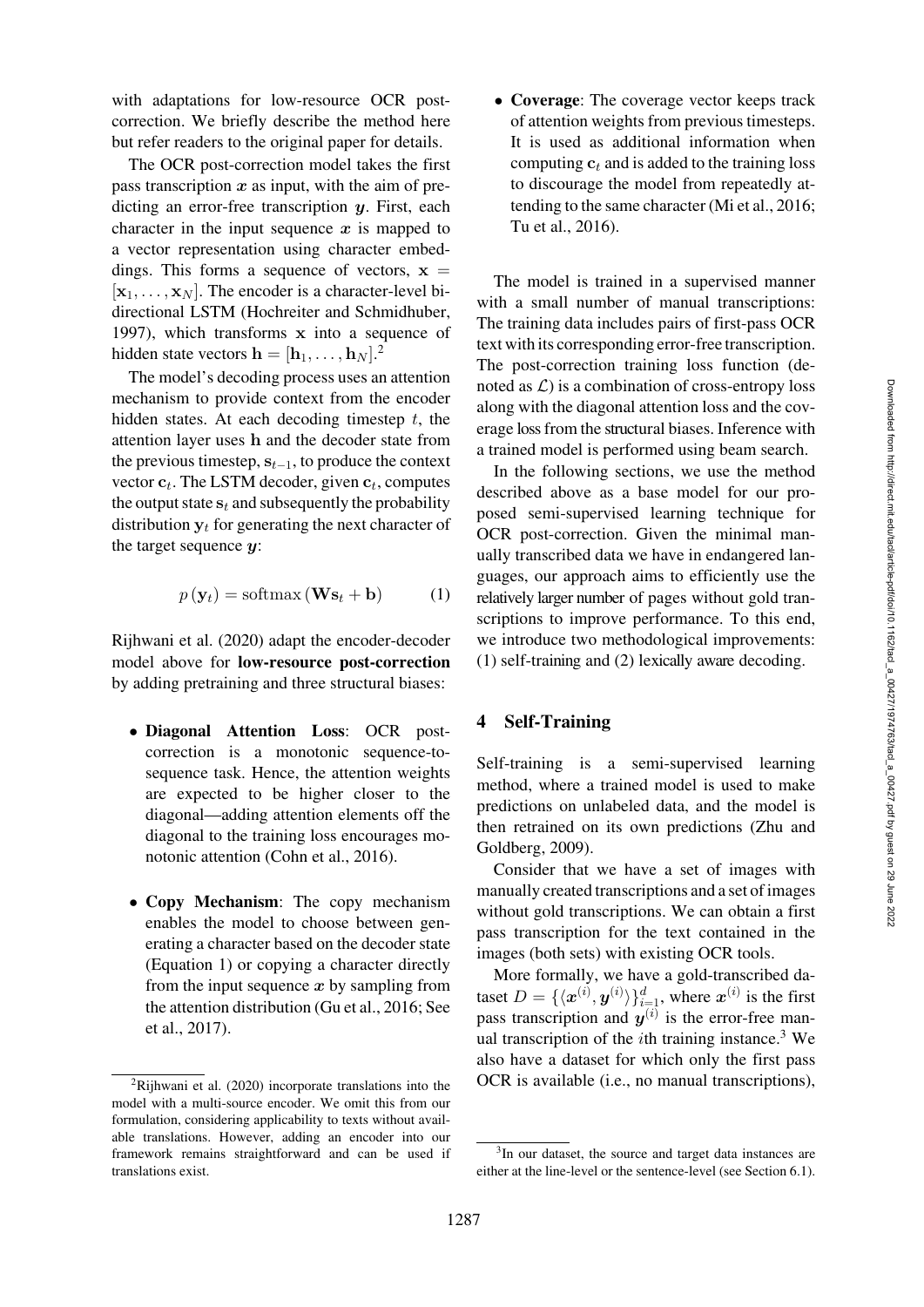$U = \{x^{(j)}\}_{j=1}^u$ . For most cases in the endangered languages setting, the set without gold transcriptions is much larger, that is,  $u \gg d$ .

Since self-training requires a baseline model to get an initial set of predictions on  $U$ , we first train the base model described in [Section 3](#page-1-1) on the goldtranscribed set D. Let the trained base model be  $f_{\theta}$ . Next, we use the predictions on U from  $f_{\theta}$  to self-train the model. We follow the self-training strategy recommended in [He et al.](#page-14-4) [\(2020\)](#page-14-4), which involves two steps: ''pseudo-training'' and ''finetuning''. We describe each step of the self-training procedure in detail below:

1. Apply the initial OCR post-correction model  $f_{\theta}$  to each instance in the set U to obtain predictions using beam search inference.

For an instance *x*, let the prediction be  $f_{\theta}(\mathbf{x})$ .

- 2. Create a *pseudo-annotated dataset* with the predictions from step 1. Let this be  $S =$  $\{\langle x, f_{\theta}(x) \rangle \mid x \in U\}.$
- 3. Train the model  $f_\theta$  on sets U and S.

This is the *pseudo-training* step. Here, we first train the encoder and the decoder components with a language modeling objective, and then train the end-to-end post-correction model. The procedure is as follows:

(a) Train the encoder with a character-level language modeling (LM) objective on U. As discussed in [Section 3,](#page-1-1) the encoder component of the model is an LSTM that operates at the character-level. We pseudo-train this LSTM with a language model objective on each text sequence  $x \in U$ .

That is, at each timestep  $t$ , the LSTM is trained to predict the next character in the input sequence. Given a sequence of characters  $\mathbf{x} = [x_1, \dots, x_N]$ , the training objective maximizes  $\prod_{t=1}^{N} P(x_t)$  $x_1, \ldots, x_{t-1}$ ).

This is the standard LM objective function and has been proven helpful for pretraining LSTMs to improve hidden representations [\(Dai and Le](#page-14-5), [2015](#page-14-5); [Ramachandran et al., 2017](#page-16-5)).

- (b) Train the decoder LSTM with the LM objective described above, using the baseline model's predictions  $\{f_{\theta}(\boldsymbol{x})\}$  $x \in U$ .
- (c) Train the sequence-to-sequence model on the *pseudo-annotated dataset* S with the post-correction loss function  $\mathcal L$  from [Section 3.](#page-1-1)
- 4. Given the pseudo-trained model  $f_{\theta}$ , *fine-tune* the model on the gold-transcribed dataset  $D$ , with the loss function  $\mathcal{L}$ .
- 5. Repeat step 1 to step 4 until a specified stopping criterion (e.g., no improvement in the validation set performance or reaching the maximum permitted iterations).

As indicated above, self-training is a straightforward semi-supervised technique to leverage documents without gold transcriptions to improve OCR post-correction performance. We note that som[e](#page-15-2) [self-training](#page-15-2) [methods](#page-15-2) [\(Yarowsky](#page-16-6)[,](#page-15-2) [1995](#page-16-6)[;](#page-15-2) Lee et al., [2013;](#page-15-2) [Zoph et al., 2020,](#page-17-1) inter alia) replace steps 4 and 5 with a single step that trains  $f_{\theta}$  on  $S \cup D$ . However, this led to slightly worse performance in our preliminary experiments. We also observed that pseudo-training the LSTMs with an LM objective (steps  $3(a)$  and  $3(b)$  above) is necessary for good performance and that applying the self-training steps on  $f_{\theta}$  from the previous iteration led to better results than re-initializing the model.<sup>4</sup>

Further, as recommended in [He et al.](#page-14-4) [\(2020](#page-14-4)) to improve self-training for neural sequence generation, we add a *dropout* layer into the base model at the encoder and decoder hidden states during pseudo-training and fine-tuning (steps 3 and 4).

### <span id="page-3-0"></span>5 Lexically Aware Decoding

Although self-training is a simple approach that leads to improvements in post-correction performance without additional manual annotation, incorrect predictions in the pseudo-annotated data may introduce noise into the model, potentially reinforcing the errors in the next self-training

<span id="page-3-1"></span><sup>&</sup>lt;sup>4</sup>In preliminary experiments, we also tried using  $S \cup D$ in step  $3(c)$ . However, the post-correction performance was approximately the same as using only the set S.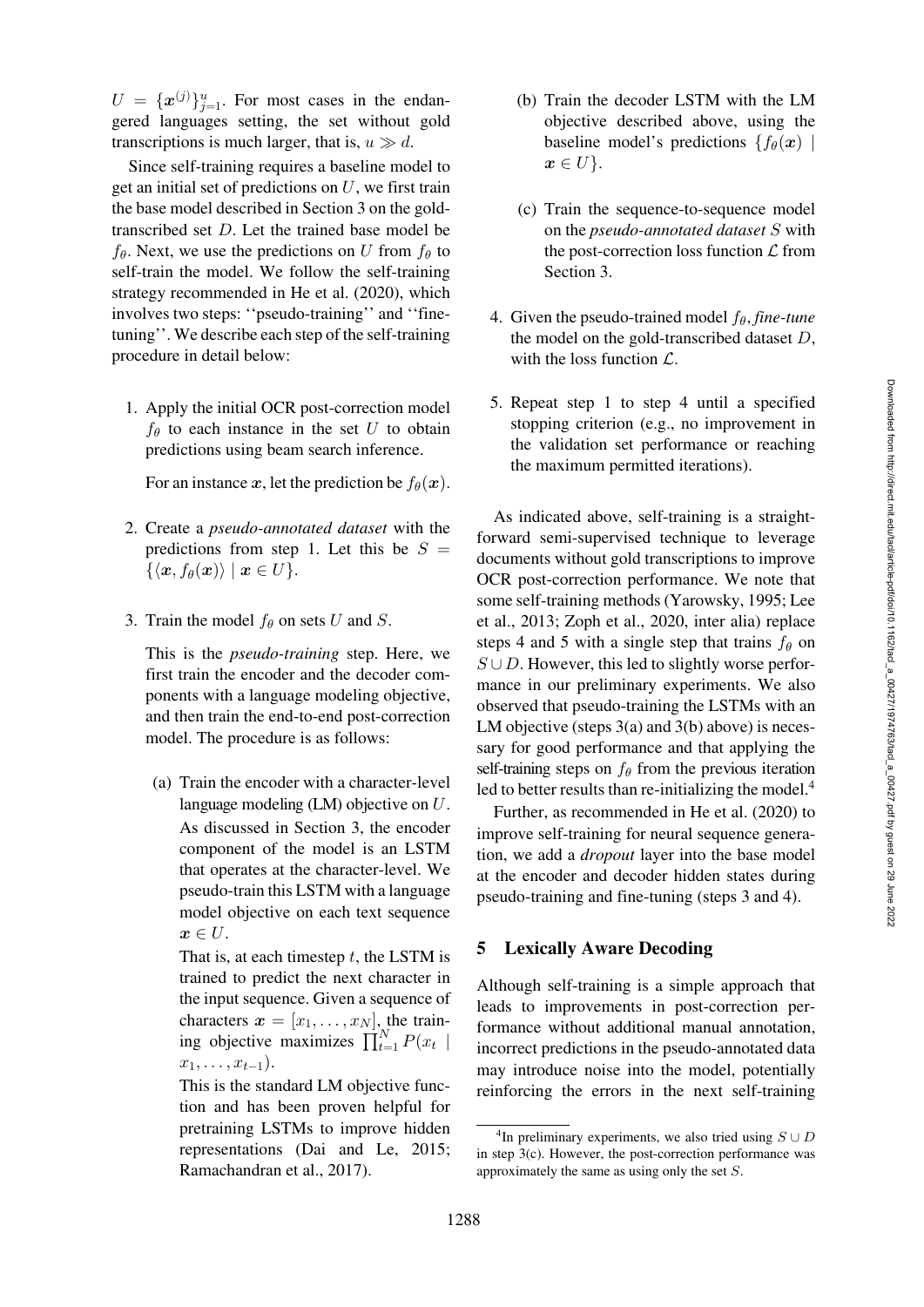iteration [\(Zhu and Goldberg, 2009](#page-17-0)). Such noise is more likely to occur in the endangered languages setting, where the base model is trained on minimal data and thus sometimes generates erroneous predictions.

While some self-training methods use confidence scores to remove noisy predictions (such as [Yarowsky](#page-16-6), [1995\)](#page-16-6), these are typically designed for classification tasks. Designing such heuristics is challenging for OCR post-correction because the predictions are generated at the character-level; specific characters may be incorrect, but discarding the entire predicted sequence (i.e., the line or sentence) is inefficient, particularly in a lowresource scenario. To mitigate these issues, we propose *lexically aware decoding*, an inference strategy based on our observations of the challenges associated with the OCR post-correction task.

More specifically, our preliminary experiments with self-training indicated that the errors made by the model are typically inconsistent. For a particular word, some instances may be correctly predicted by the model. For the instances of the word that are incorrect, we observe that they are likely to be erroneous in different ways, i.e., different subsets of characters in the word are incorrectly predicted. This is expected since the same word can appear in varied contexts, or the first pass OCR for the word can differ. Our empirical observations on the pseudo-annotated dataset S showed that, since the errors are inconsistent, the correct form of the word is more frequent than incorrect forms. *Lexically aware decoding* is designed to influence the OCR post-correction model to generate words that frequently occur in the set  $S$ , in the expectation that these are correct word forms.

We first describe the construction of a model that accounts for word frequency in the predictions along with a character  $n$ -gram model to enable the prediction of unseen words. Then, we present a joint decoding method that uses the frequencybased models in combination with the LSTM decoder for improved OCR post-correction.

#### <span id="page-4-0"></span>5.1 Count-Based Language Model

From the self-training method in [Section 4,](#page-2-0) we have a pseudo-annotated dataset  $S = \{ \langle x, f_{\theta}(x) \rangle \}$  $x \in U$ , where  $f_{\theta}(x)$  is the model's prediction for input sequence *x*. We train a count-based word-level unigram language model (LM) on

 ${f_{\theta}(\boldsymbol{x}) \mid \boldsymbol{x} \in U}$ . The LM is built by computing frequency-based probabilities for each word found in the predictions.

We also have to reserve some probability mass in the LM to account for unknown words (words unseen in the predictions). We use modified Kneser-Ney smoothing to derive the unknown word ("<unk>") probability. Since the model is a unigram LM, the smoothing process is similar to absolute discounting. However, we use the discount values based on the modified Kneser-Ney method, which are derived from word counts in the dataset, as opposed to using a fixed discount val[ue](#page-14-6) [\(Kneser and Ney](#page-15-3)[,](#page-14-6) [1995;](#page-15-3) Chen and Goodman, [1999](#page-14-6)). We denote the probability from the smoothed LM for a known word  $w$  as  $p_{word}(w)$  and the unknown word probability as  $p_{word}$ (<unk>).

A count-based unigram LM is a simple model but is suitable given our empirical observations on word-level errors (described earlier in this section) because (1) it explicitly models word frequency, (2) it is straightforward to update as the pseudo annotated dataset improves over self-training iterations, and (3) it can be expressed as a weighted finite-state automaton which, as we discuss next, has several properties useful for our decoding method.

### 5.2 Weighted Finite State Automaton

A weighted finite-state automaton (WFSA) is a set of states and transitions between the states. Each transition accepts a particular symbol as input and has a weight associated with it. The symbols come from a finite alphabet  $\Sigma$ . A sequence of consecutive transitions is referred to as a ''path'', and the label of a path is the concatenation of all symbols consumed by its constituent transitions. The WFSA has a start state and a set of final states. A successful path is a path from the start state to a final state, and a sequence of symbols is ''accepted'' by the WFSA if there exists a successful path that consumes this sequence [\(Mohri et al.](#page-15-4), [2002\)](#page-15-4).

Since we are focused on decoding and only need the best scoring path for any given sequence (i.e., Viterbi search), we consider the weights over the *tropical semiring*. That is, the weight of a path is the sum of its transition weights, and the score of a sequence of symbols is the minimum weight of all the successful paths that accept that sequence.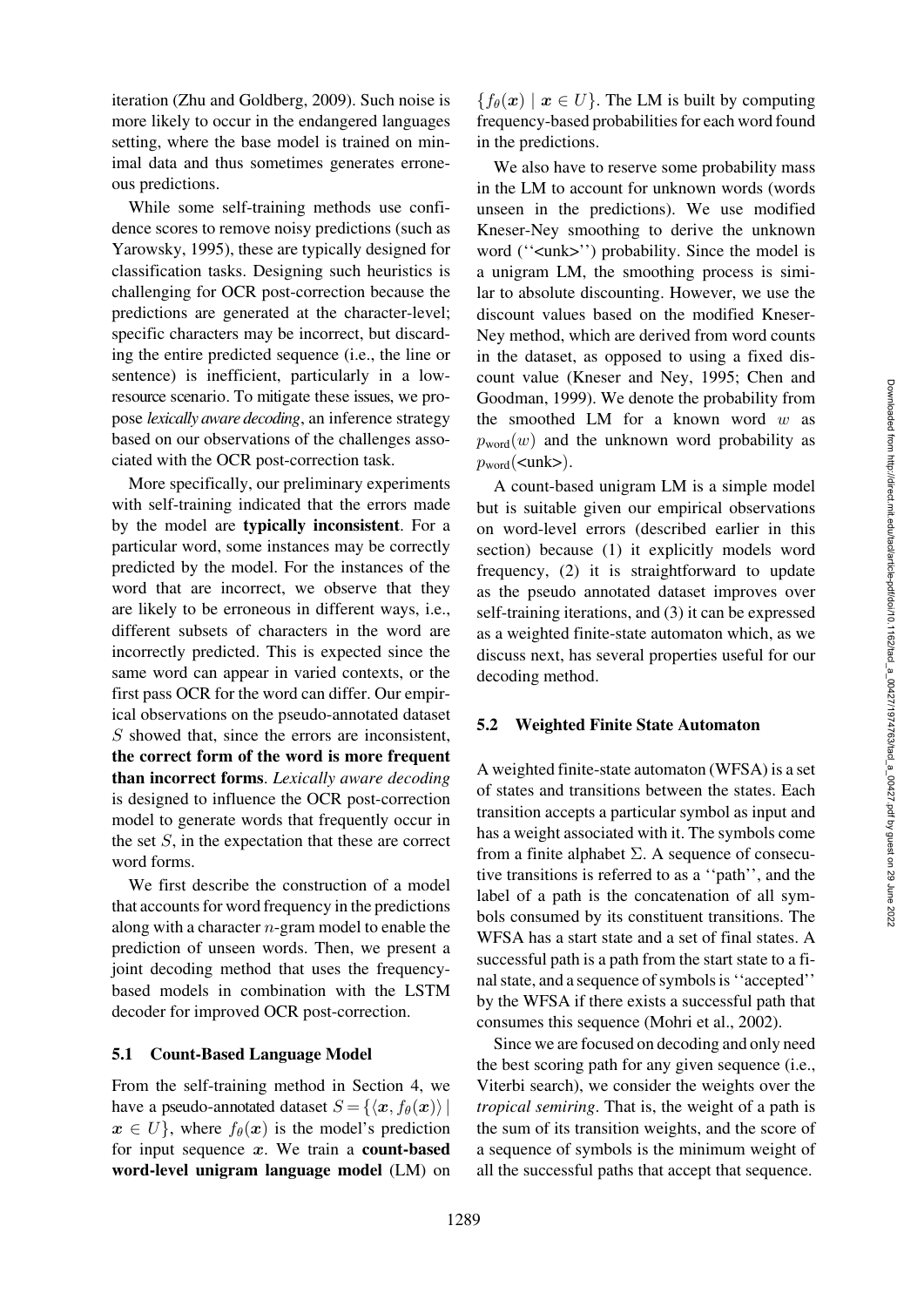

<span id="page-5-0"></span>Figure 2: The (a) WFSA and (b) minimized WFSA we construct, for a hypothetical language model with a two word vocabulary:  $P(\text{dog})=0.75$ ;  $P(\text{door})=0.2$ ;  $P(\text{cunk}>)=0.05$ . The transition weights are negative log probabilities. In (b), for simplicity, we show only the known word states after determinization and minimization.

Decoding with the post-correction model is at the character-level (Equation 1), so in order to leverage word frequency in the decoding process, we convert the count-based word-level LM described in [Section 5.1](#page-4-0) to a WFSA representation that consumes and scores sequences at the character-level.

The WFSA is constructed to accept the words known to the LM by consuming each character in the word (in sequence) as input. The score of the path that accepts a known word  $w$  is the negative log of its probability from the LM:  $-\log p_{word}(w)$ . A simple example is shown in [Figure 2\(a\).](#page-5-0)

The WFSA, as described above, can only accept a single word. However, the input and corresponding predictions of the post-correction model are sequences of words, typically lines or sentences. To enable the WFSA to accept such sequences, we add transitions that accept a set  $\beta$  of word boundary symbols (whitespace, punctuation, and end-of-sequence) from the states at the end of the known words (e.g., states 1 and 2 in Figure  $2(a)$ ) back to the start state. Once in the start state, the model can begin consuming characters from the next word.

Further, we modify the WFSA such that the start state is also the only final (accepting) state since the predicted sequence is considered complete only when the model predicts an end-of-sequence symbol after the last character.

Character LM for UnknownWords To enable the prediction of words unknown to the countbased LM, we include an unknown word state in the WFSA, as shown in [Figure 2\(a\).](#page-5-0) We add an  $\epsilon$ -transition (a transition that consumes no input), with an associated cost  $-\log p_{word}$ (<unk>) (i.e., the probability mass reserved for unknown words in [Section 5.1\)](#page-4-0) to enter the unknown word state from the start state. The model remains in the unknown state, accepting symbols that form an unseen word, until a word boundary symbol from the set  $\beta$  is consumed to return to the start state.

We design the unknown word state to accept any combination of the symbols in  $\Sigma$ , thereby permitting the prediction of words unseen by the word-level LM. To score each character consumed at the unknown word state, we use a characterlevel *n*-gram language model.<sup>[5](#page-5-1)</sup> We denote the probabilities from this character  $n$ -gram LM as  $p<sub>char</sub>$ . The probability distribution is estimated with modified Kneser-Ney smoothing on character n-grams from unique word forms in the set  $\{f_{\theta}(\boldsymbol{x}) \mid \boldsymbol{x} \in U\}$ . We use unique word forms because unknown words are likely rare, and using count-based word forms would undesirably shift the probability mass towards more frequent words.

### 5.3 Efficient Scoring with the WFSA

The constructed WFSA has states to score character sequences that form known words and an

<span id="page-5-1"></span><sup>&</sup>lt;sup>5</sup>We use  $n = 6$  in this paper. We experimented with different values of  $n$  in early experiments but found that  $n = 6$  gave the best results for all languages in the dataset.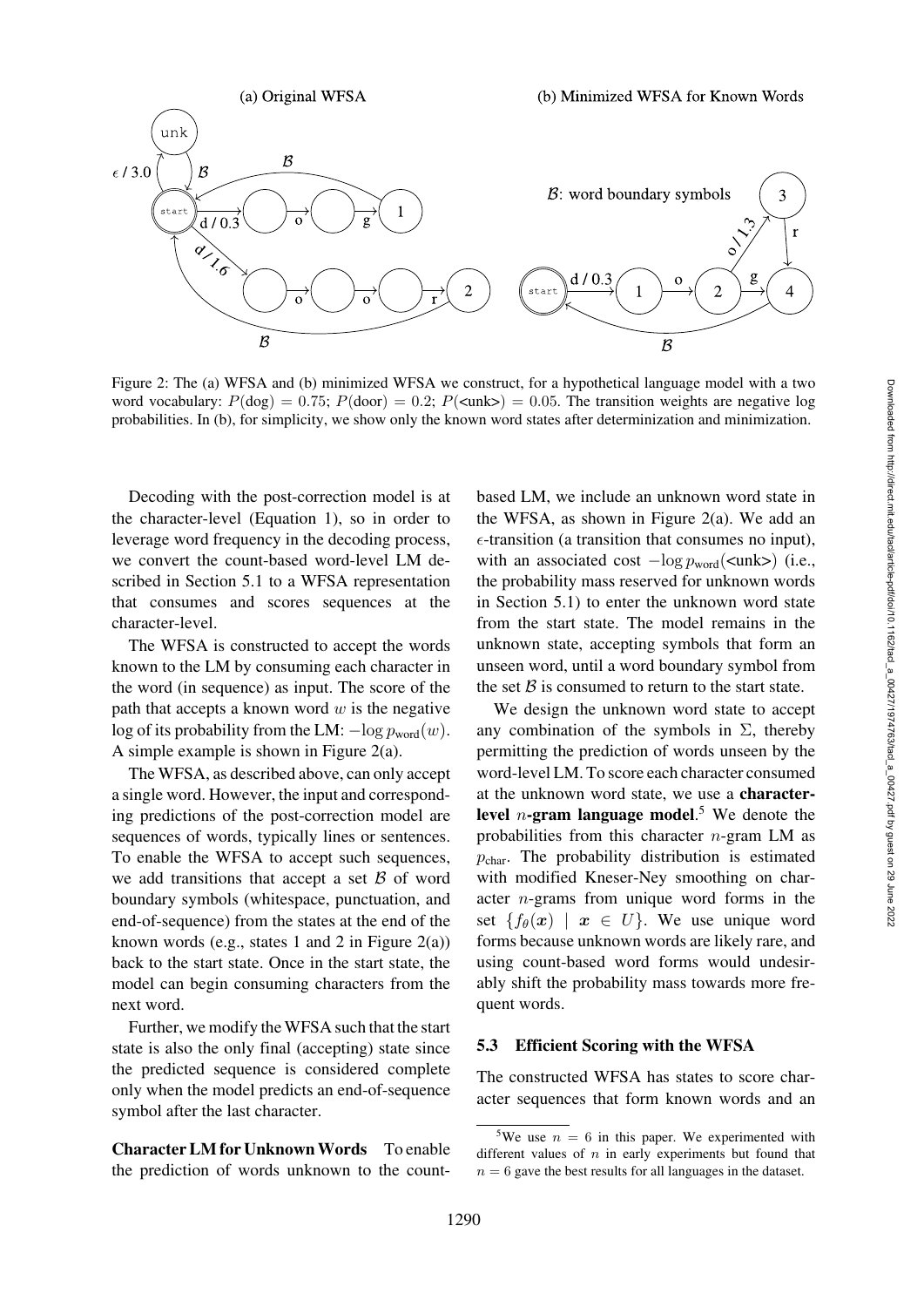unknown word state that relies on a character n-gram LM to score unknown sequences.

During inference, we independently score the next character through the known word model and the unknown word model and then choose the best scoring path. This formulation has two advantages: (1) separate scoring allows us to compactly represent the WFSA states for known words and (2) instead of representing the character  $n$ -gram LM directly in the WFSA, leading to the number of states exponentially increasing with  $n$ , we can use highly optimized LM toolkits such as KenLM [\(Heafield et al.](#page-14-7), [2013\)](#page-14-7) for scoring unknown words.

Known Word Model Consider the WFSA with only known word states. We apply standard algorithms for determinization and minimization on these states, which leads to an efficient and compact representation of the count-based language model [\(Mohri, 1996](#page-15-5)). As shown in [Figure 2\(b\),](#page-5-0) the resultant minimized WFSA has several properties useful for our decoding method, discussed below.

Determinization ensures that each state has at most one outgoing transition that consumes a given input symbol, and minimization eliminates redundant states and transitions, reducing the time and space needed to process an input sequence.

Further, minimization includes pushing the transition weights towards the start state of the WFSA as much as possible [\(Mohri et al., 2002\)](#page-15-4). This lends itself well to our method since inference in the OCR post-correction model is performed with *beam search*; if the cost of a path is established closer to the start state, unfavorable hypotheses can be pruned at an earlier timestep, which allows us to avoid errors more effectively within an approximate search algorithm like beam search.

Lastly, since each state in the WFSA has at most one outgoing transition for each symbol, the transition scores can be precomputed and stored as a matrix, allowing efficient retrieval during decoding.

At decoding timestep  $t$ , let the previous timestep score from the known word model be known $(y_{t-1})$ and the current WFSA state be  $s_{t-1}$ . The score for predicting the next character  $y_t$  is the weight of the transition from state  $s_{t-1}$  that consumes  $y_t$  in the minimized WFSA (see [Figure 2\(b\)\)](#page-5-0). Thus,

$$
known(y_t) = known(y_{t-1}) + score_{wfsa}(y_t | s_{t-1})
$$

where known $(y_0)=0$ . If  $y_t$  does not continue the path of any known word, then  $score_{wfsa}(y_t)$ is inf.

Unknown Word Model We use the probability  $p<sub>char</sub>$  from the character *n*-gram language model to score unknown words. In general, at decoding timestep t, the unknown model score for  $y_t$ will be:

$$
unk(y_t) = unk(y_{t-1}) - log p_{char}(y_t | y_{t-n}, \ldots, y_{t-1})
$$

However, if  $y_{t-1} \in \mathcal{B}$  (i.e., the previous word is complete) or  $t = 0$ , the WFSA is currently in the start state. To begin an unknown word, we also need to add the weight of entering the unknown word state to unk $(y_t)$ , that is,  $-\log p_{word}(\text{}).$ 

Best Scoring Path The scores are in the tropical semiring (negative log probabilities). At timestep t, the best score for  $y_t$  from the lexical models is:

$$
score_{lex}(y_t) = \min(known(y_t),unk(y_t)) \quad (2)
$$

During decoding, we keep track of both the known and unknown model scores for the *current word* being generated in the hypothesis. When the word is completed (when  $y_t \in \mathcal{B}$ ), both the known and unknown word models return to the start state of the WFSA (see [Figure 2\)](#page-5-0). Since the two paths are in the same state and are thus indistinguishable with respect to future predictions in the hypothesis, we choose the best scoring path to continue decoding. This is known as hypothesis recombination.

The WFSA framework, thus, allows us to efficiently represent the word-level LM in a manner that scores symbols at the character-level and leverage a character n-gram model to score unknown words. This enables joint inference with the character-level LSTM decoder in the OCR post-correction model, as discussed below.

#### 5.4 Joint Decoding with the LSTM

At decoding timestep t, let  $p_{\text{lstm}}(y_t)$  be the probability of generating a character  $y_t$  based on the LSTM decoder's hidden state (Equation 1). We also compute score $_{\text{lex}}(y_t)$ , which is a negative log probability, as defined in Equation 2. The final probability of predicting  $y_t$  is obtained through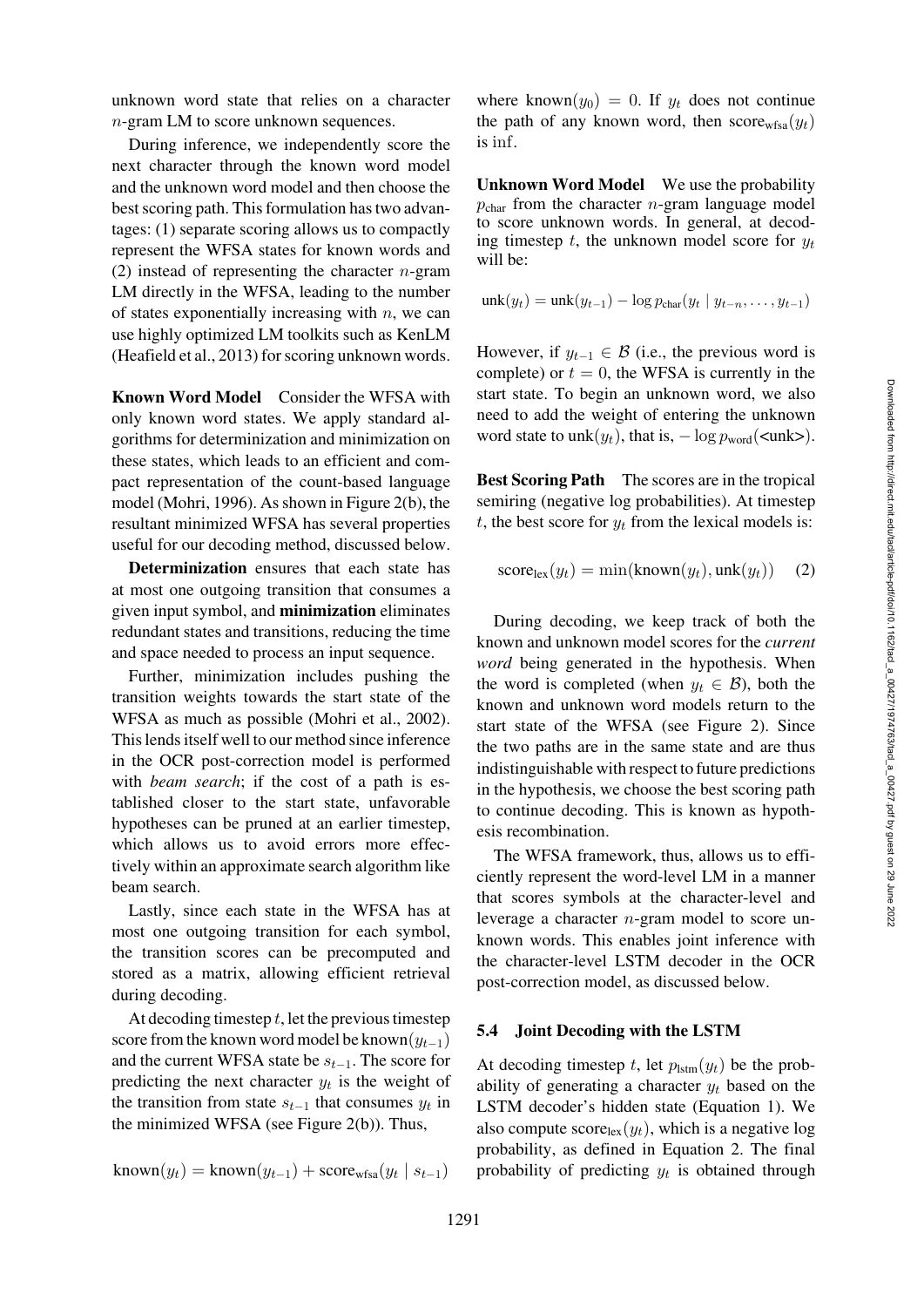linear interpolation between these two scores, $<sup>6</sup>$ </sup> weighted by a hyperparameter  $\lambda$ :

$$
p(y_t) = (1 - \lambda) \cdot p_{\text{Istm}}(y_t) + \lambda \cdot p_{\text{lex}}(y_t) \quad (3)
$$

where  $p_{\text{lex}}(y_t) = \exp(-\text{score}_{\text{lex}}(y_t)).$ 

This joint decoding strategy is applied when performing inference with beam search using a trained OCR post-correction model. When used in combination with self-training, the predictions made by the model improve as we repeat the selftraining process, iteratively improving the countbased LM and resulting in a better distribution of  $p_{\text{lex}}(y_t)$ .

### 6 Experiments

In this section, we present experiments with our semi-supervised post-correction method on four typologically diverse endangered languages.

#### <span id="page-7-0"></span>6.1 Datasets

We use the OCR post-correction dataset from [Rijhwani et al.](#page-16-0) [\(2020](#page-16-0)), which contains transcribed documents in three endangered languages: Ainu, Griko, and Yakkha. Additionally, in this paper, we create a similar dataset in the endangered language Kwak'wala. We describe the datasets below, including the sizes of the gold transcribed and unannotated sets we use for semi-supervised training:

Ainu (ain) is a severely endangered language from northern Japan. The dataset contains pages from a book of Ainu epic poetry [\(Kindaichi](#page-15-6), [1931\)](#page-15-6). The Ainu text is written in the Latin script. The dataset contains 816 manually transcribed lines as well as 7,646 lines without gold transcriptions.

Griko (grk), an endangered Greek dialect spoken in southern Italy, is written with a combination of Latin and Greek alphabet. The document in the dataset is a book of Griko folk tales [\(Stomeo,](#page-16-7) [1980](#page-16-7)). There are 807 and 3,084 sentences with and without gold transcriptions, respectively.

Yakkha (ybh) is an endangered language spoken in Nepal and is written in the Devanagari script. The dataset contains transcriptions of three children's books [\(Schackow, 2012](#page-16-8)). In total, there are 159 manually transcribed sentences and no unannotated lines in the dataset. Therefore, as the unannotated set, we use the first pass OCR on the validation and test sets in a transductive learning setting ( $\approx 30$  sentences: see [Section 6.2](#page-7-2) for data splits).

Kwak'wala (kwk) is spoken on Northern Vancouver Island, nearby small islands, and the opposing mainland. The language is severely endangered, with estimates of  $\approx$ 150 first-language speakers, all over the age of 70 years. The Kwak' wala language includes 42 consonantal phonemes (twice as many as English) and a wide range of allophonic vowels. Several writing systems exist and community preference varies between two orthographies: the U'mista and Liq'wala systems.

However, much of the written documentation for Kwak'wala is in another orthography that was developed by anthropologist Franz Boas. The Boas orthography [\(Boas](#page-14-8), [1900\)](#page-14-8) was used in the extensive documentation of the Kwak'wala language and its speakers produced by Boas in collaboration with native-speaker George Hunt. The Boas writing system uses Latin script characters as well as diacritics and digraphs to represent phonemic differences. Although the Boas orthography is not widely used today, the cultural and linguistic materials previously written by Boas are of tremendous value to community-based researchers. However, they are minimally accessible since they currently exist only as non-searchable scanned images.

In consultation with members of language revitalization projects in three Kwakiutl communities (Tsulquate, Fort Rupert, Quatsino), we focus on digitizing these significant cultural resources. We create a dataset with pages from the ''Ethnology of the Kwakiutl'' [\(Boas, 1921\)](#page-14-9), containing 262 gold-transcribed lines and 2,255 unannotated lines.

#### <span id="page-7-2"></span>6.2 Experimental Setup

Data Splits We follow [Rijhwani et al.](#page-16-0) [\(2020\)](#page-16-0) and perform 10-fold cross-validation for all experiments. For each language, the gold-transcribed data is split into 10 segments, and for each crossvalidation fold, eight segments are used for training, one for validation, and one for testing.

Metrics We evaluate our systems in terms of character error rate (CER) and word error rate (WER), both standard metrics for measuring OCR and OCR post-correction performance

<span id="page-7-1"></span><sup>&</sup>lt;sup>6</sup>We leave other interpolation techniques like log-linear interpolation and more complex combinations of scores (such as the WFSA-based reranking and rescoring methods proposed by [Ryskina et al.](#page-16-9) [\[2021\]](#page-16-9)) as potential future work.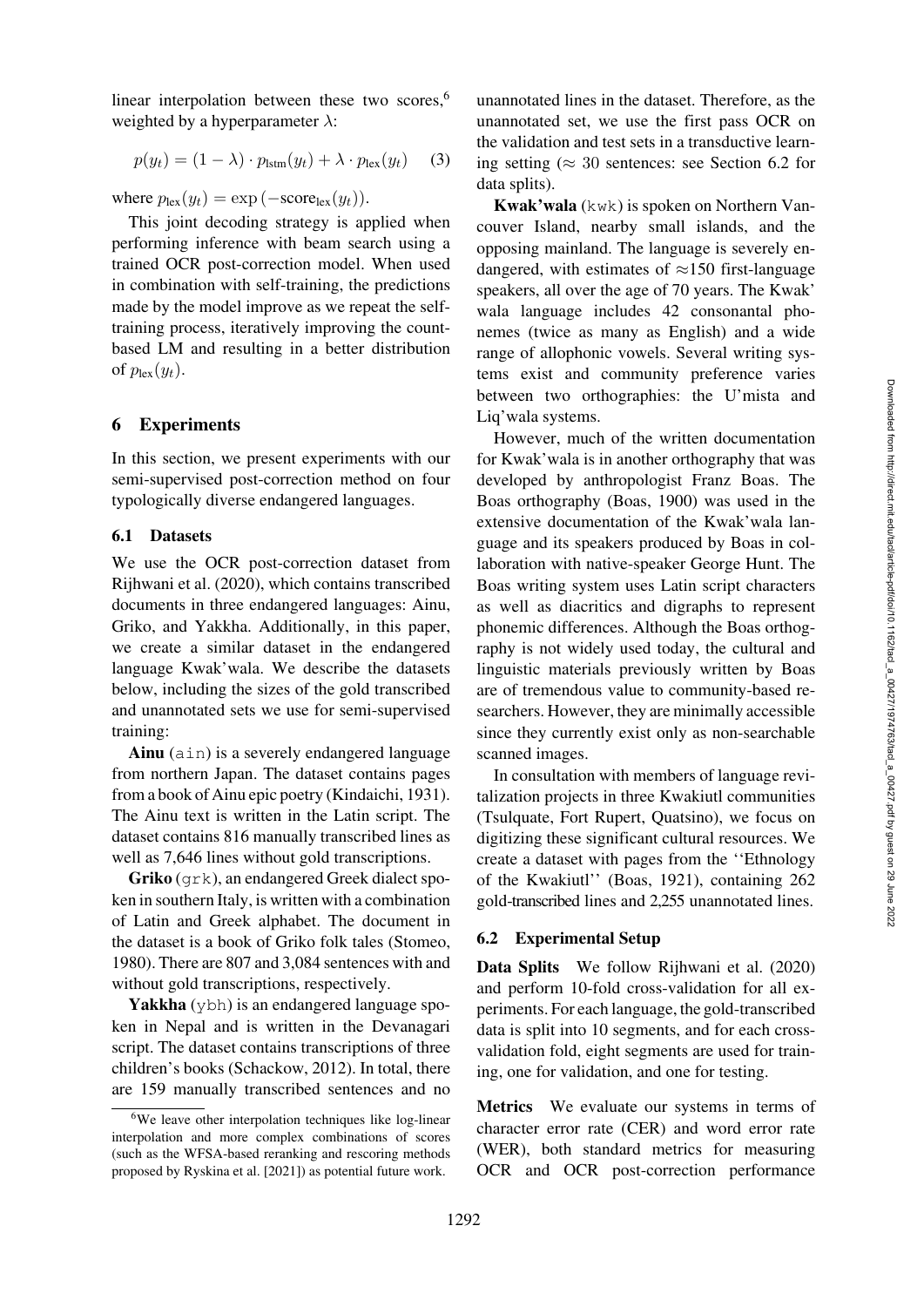[\(Berg-Kirkpatrick et al., 2013](#page-13-1); [Schulz and Kuhn,](#page-16-10) [2017](#page-16-10)). CER is the character-level edit distance between the predicted text and the corresponding gold transcription, divided by the total number of characters in the gold transcription. WER is similar but is calculated at the word-level. For readability, we report CER and WER as percentages for all experiments.

Methods In our experiments, we compare the performance of the following methods:

• FIRST-PASS: To obtain the first pass OCR transcription, we experiment with two existing OCR systems: Google Vision (Fujii et al., [2017\)](#page-14-10) and Ocular (Berg-Kirkpatrick et al., [2013\)](#page-13-1).

For each language, we choose the best performing first pass system, the details of which are in [Section 6.4.](#page-8-0) We use Ocular for Kwak'wala and Google Vision for Ainu, Griko, and Yakkha.

- BASE: The current state-of-the-art in OCR post-correction for endangered language texts [\(Rijhwani et al.](#page-16-0), [2020;](#page-16-0) described in [Section 3\)](#page-1-1).
- SEMI-SUPERVISED: Our proposed method as described in [Section 4](#page-2-0) and [Section 5.](#page-3-0)

Implementation The neural post-correction models are implemented using the DyNet neural network toolkit [\(Neubig et al., 2017](#page-15-7)). The WFSA is implemented using the MFST Python wrapper on OpenFST [\(Francis-Landau](#page-14-11), [2020\)](#page-14-11), and we use the KenLM toolkit [\(Heafield et al.](#page-14-7), [2013\)](#page-14-7) to train and query the character n-gram language model. Following [Rijhwani et al.](#page-16-0) [\(2020\)](#page-16-0), results reported are the average of five randomly seeded runs (i.e., five runs for each of the 10 cross-validation folds).

### 6.3 Main Results

[Table 1](#page-9-0) shows the performance of the baselines and our proposed semi-supervised approaches for the four languages in the dataset. For all languages, using semi-supervised learning leads to substantial reductions in both CER and WER.

We note that we did a hyperparameter search over the number of self-training iterations and the weight of the WFSA  $\lambda$ , and [Table 1](#page-9-0) presents the best models based on the validation set WER. Extensive analysis of these factors is in [Section 6.6.](#page-10-0)

First, we note that the BASE post-correction method improves error rates over the first pass for all languages. With our proposed semi-supervised learning method, combining self-training with lexically aware decoding leads to the best performance across all the languages, with error rate reductions in the range of 15%–29%.

This is especially noticeable in Ainu, where using either self-training or lexical decoding independently results in worse performance than the BASE system, but jointly using them improves the CER by 21%. For the other languages, the independent components improve over the base model but less so than their combination. This indicates the complementary nature of the two components: The language model used for lexically aware decoding is improved by self-training. In turn, it reinforces correctly predicted words to counteract the influence of incorrect pseudoannotated instances.

### <span id="page-8-0"></span>6.4 First Pass OCR Systems

We experiment with two existing OCR systems to obtain a first pass transcription on our dataset. The first of these is the Google Vision system [\(Fujii et al.](#page-14-10), [2017](#page-14-10); [Ingle et al.](#page-15-8), [2019](#page-15-8)). This offthe-shelf OCR model supports 60 languages in 27 scripts—these are primarily higher-resourced languages and do not include our target endangered languages.

T[he second system is Ocular \(](#page-13-1)Berg-Kirkpatrick et al., [2013\)](#page-13-1). Ocular uses a generative model to transcribe scanned documents: The model generates the image by learning the font of the document. Ocular relies on a character n-gram language model trained on the target language. We initialize the LM with the small number of gold-transcribed pages in our dataset. For this, we use the 10-fold cross-validation setup described in [Section 6.2:](#page-7-2) We use the training segments to train the Ocular LM and the test segment to evaluate OCR performance. The font model has parameters to learn the shape of each character in the LM vocabulary. After initialization, the parameters are updated in an unsupervised manner with EM until convergence.

Results are presented in [Table 2.](#page-9-1) We note that although the Google OCR system is not trained on our target languages, it is trained on large amounts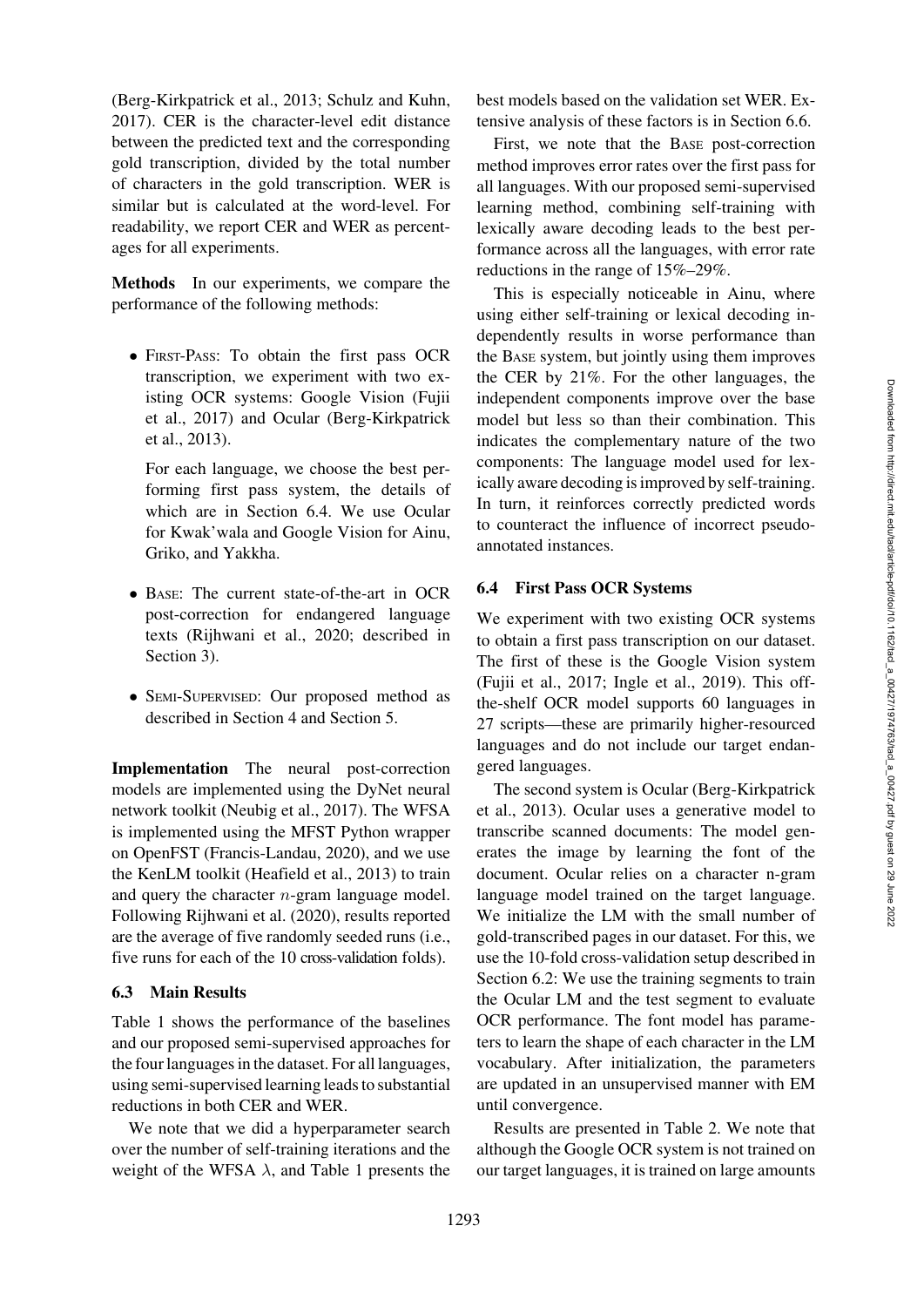|                                                      | % Character Error Rate |      |      |      | % Word Error Rate |       |       |       |
|------------------------------------------------------|------------------------|------|------|------|-------------------|-------|-------|-------|
| Model                                                | ain                    | grk  | ybh  | kwk  | ain               | grk   | ybh   | kwk   |
| First-Pass                                           | 1.34                   | 3.27 | 8.90 | 7.90 | 6.27              | 15.63 | 31.64 | 38.22 |
| <b>BASE</b>                                          | 0.80                   | 1.70 | 8.44 | 4.97 | 5.19              | 7.51  | 21.33 | 27.65 |
| <b>SEMI-SUPERVISED</b>                               |                        |      |      |      |                   |       |       |       |
| Self-Training                                        | 0.82                   | 1.45 | 7.20 | 4.00 | 5.31              | 6.47  | 18.09 | 23.98 |
| Lexical Decoding                                     | 0.81                   | 1.51 | 7.56 | 4.28 | 5.18              | 6.60  | 19.13 | 25.09 |
| <b>B</b> oth                                         | 0.63                   | 1.37 | 5.98 | 3.82 | 4.43              | 6.36  | 16.65 | 22.61 |
| $BASE-Both$<br><b>Error Reduction</b><br><b>BASE</b> | 21%                    | 19%  | 29%  | 23%  | 15%               | 15%   | 22%   | 18%   |

<span id="page-9-0"></span>Table 1: Our semi-supervised approach improves performance over the baselines (10-fold cross-validation averaged over five randomly seeded runs). ''Self-Training'' and ''Lexical Decoding'' refer to experiments where we use these methods independently. ''Both'' refers to their combination. We highlight the best model for each language.

|                   | % Character Error Rate |      |       |       | % Word Error Rate |       |       |       |
|-------------------|------------------------|------|-------|-------|-------------------|-------|-------|-------|
| <b>OCR</b> System | ain                    | ark  | vbh   | kwk   | ain               | ark   | vbh   | kwk   |
| Ocular            | 10.49                  | 4.58 | 75.60 | 7.90  | 47.47             | 15.71 | 99.37 | 38.22 |
| Google Vision     | $1.34\,$               | 3.27 | 8.90  | 21.12 | 6.27              | 15.63 | 31.64 | 82.08 |

<span id="page-9-1"></span>Table 2: First pass OCR system performance. If the language's script is not covered by Google Vision (as for Kwak'wala), then Ocular results in better recognition. Otherwise, Google Vision OCR is usually significantly better.

of data in high-resource languages that share writing systems with Ainu, Griko, and Yakkha (Latin, Greek, Devanagari scripts) and thus can recognize characters in these scripts with reasonable accuracy (see [Rijhwani et al.](#page-16-0) [\[2020](#page-16-0)] for a more detailed analysis). On the other hand, the performance is much worse on Kwak'wala since the system has not been trained on the Boas orthography, which is unique to the Kwak'wala language. The Boas orthography uses several Latin script characters, which the system is able to recognize, but it also includes characters unique to the writing system that are incorrectly transcribed by the OCR model.

We find that the performance on Kwak'wala is considerably better with the Ocular system because the LM is trained on Kwak'wala text. Thus, unlike Google Vision, the model vocabulary contains the Boas writing system's alphabet. On the other hand, Ocular's performance on Ainu and Griko is worse than Google Vision, likely due to the minimal data available for training it. Moreover, we observe that performance is correlated with the *word overlap* between test data and the data used for training the LM, demonstrating Ocular's reliance on a strong language

model—the word overlap is 73% for Griko, 56% for Kwak'wala, and 48% for Ainu.

Finally, we find that Ocular does not perform well on the Yakkha dataset. This is because the design of Ocular's font model does not work with how the Devanagari script is written. More specifically, when a vowel diacritic is applied to a consonant, the characters are combined: e.g.,  $\overline{\Phi} + \overline{\Phi} = \overline{\Phi}$ . In Unicode, this is represented by two characters " $\overline{\Phi}$ " and " $\overline{\Phi}$ ", where the dotted circle is the *character combination marker* in the Unicode Standard.<sup>7</sup>

However, since Ocular's font model operates at the character-level, it tries to generate the images of these two characters separately. Generating the diacritic  $"$  ' $\vee$  ' $'$ " on its own is not meaningful: The dotted circle never appears in the input image because it is supposed to be combined. Thus, the font model is unable to converge as it cannot handle character combinations when generating the image.

<span id="page-9-2"></span><sup>7</sup>[https://www.unicode.org/versions/Unicode](https://www.unicode.org/versions/Unicode13.0.0/ch02.pdf) [13.0.0/ch02.pdf](https://www.unicode.org/versions/Unicode13.0.0/ch02.pdf).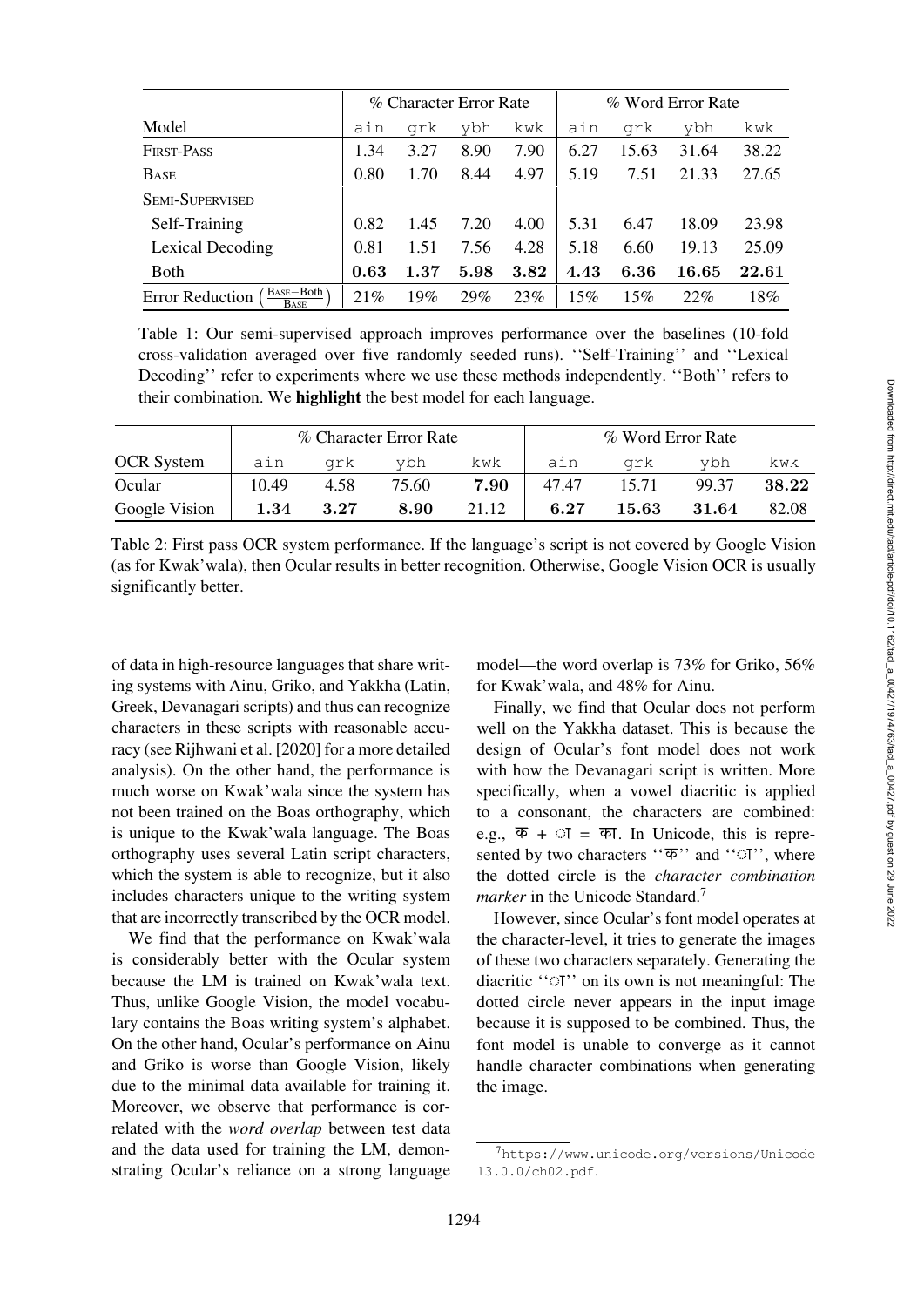| wn           |  |
|--------------|--|
| <b>J</b> urs |  |
| 0.25         |  |
| , 71         |  |
| 0.59         |  |
| 0.58         |  |
| .53          |  |
|              |  |
| base         |  |
| own          |  |
| test<br>cted |  |
|              |  |
|              |  |
|              |  |
|              |  |
| otain        |  |
| .<br>10d     |  |
|              |  |
|              |  |
|              |  |

Downloaded from http://direct.mit.edu/tacl/article-pdf/doi/10.1162/tacl\_a\_00427/1974763/tacl\_a\_00427.pdf by guest on 29 June 2022 Downloaded from http://direct.mit.edu/tacl/article-pdf/doi/10.1162/tacl\_a\_00427/1974763/tacl\_a\_00427.pdf by guest on 29 June 2022

|               | Known Word Unknown Word                                                                 | % Character Error Rate |  |                       |  | % Word Error Rate |           |             |                      |
|---------------|-----------------------------------------------------------------------------------------|------------------------|--|-----------------------|--|-------------------|-----------|-------------|----------------------|
| Model         | Model                                                                                   | ain                    |  | qrk ybh kwk           |  |                   | ain grk   | vbh         | kwk                  |
| <b>CHARLM</b> | (not needed)                                                                            |                        |  | $0.64$ 1.43 6.22 3.85 |  | 4.50              |           | 6.44 16.78  | 22.90                |
| <b>WORDLM</b> | Character uniform $\begin{array}{ l} 0.64 \quad 1.42 \quad 6.12 \quad 3.95 \end{array}$ |                        |  |                       |  | 4.50              | 6.39      | 16.71       | 23.11                |
| <b>OURS</b>   | Character <i>n</i> -gram   $0.63$ 1.37 5.98 3.82                                        |                        |  |                       |  | $\mid 4.43 \mid$  | $\bf6.36$ | $\bf 16.65$ | $\boldsymbol{22.61}$ |

<span id="page-10-1"></span>Table 3: A more informed unknown word model (character  $n$ -gram) in combination with the word-level known word model consistently performs better than the alternatives for all four languages in our dataset.

# 6.5 Comparing Language Models

Our proposed decoding method uses a count-based word-level LM in combination with a character  $n$ -gram LM to compute  $p_{\text{lex}}$  for joint decoding with the LSTM decoder (Equation 3). In this section, we substitute this model with two other variants of count-based LMs to compute  $p_{\text{lex}}$  and evaluate their performance:

- CHARLM: We use a character 6-gram language model trained on the model predictions from self-training  $\{f_{\theta}(\boldsymbol{x}) \mid \boldsymbol{x} \in U\}$ , estimated with modified Kneser-Ney smoothing.
- WORDLM: We use the word-level LM described in [Section 5.1,](#page-4-0) but do not use a character n-gram model for unknown words. Instead, we score unknown words with a simple uniform probability over all characters in the vocabulary.

We tune  $\lambda$  on the validation set for each model independently and report results with the best setting in [Table 3.](#page-10-1) Using either CHARLM or WORDLM for lexically aware decoding improves the error rates with respect to the BASE model. The word-level model performs better for all languages except Kwak'wala, likely due to the large percentage of unknown words in this language. We also see that our proposed method, which leverages a count-based word-level LM for known words combined with a character-level LM for scoring unknown words, results in the best performance overall.

Although not observed in our dataset, we note that some printed materials have a high degree of spelling variation or contain texts for which word tokenization is difficult. In such cases, the word-level model may not be as effective, but CHARLM can still be used with the proposed

| Code<br>Coverage<br><b>OURS</b><br>BASE<br><b>BASE</b><br>0.97<br>0.98<br>0.08<br>0.95<br>ain<br>0.94<br>0.96<br>0.89<br>0.71<br>0.51<br>grk<br>0.95<br>0.68<br>0.90<br>0.51<br>ybh<br>0.59<br>0.92<br>0.89<br>0.50<br>kwk | Lang.   | LM   | Known |      |      | Unknown     |
|----------------------------------------------------------------------------------------------------------------------------------------------------------------------------------------------------------------------------|---------|------|-------|------|------|-------------|
|                                                                                                                                                                                                                            |         |      |       |      |      | <b>OURS</b> |
|                                                                                                                                                                                                                            |         |      |       |      |      | 0.25        |
|                                                                                                                                                                                                                            |         |      |       |      |      |             |
|                                                                                                                                                                                                                            |         |      |       |      |      | 0.59        |
|                                                                                                                                                                                                                            |         |      |       |      |      | 0.58        |
|                                                                                                                                                                                                                            | Average | 0.80 | 0.91  | 0.95 | 0.40 | 0.53        |

<span id="page-10-2"></span>Table 4: Our method improves over the base model on words that are both known and unknown to the WFSA. We show the fraction of known words, and the fraction of correctly prediknown and unknown words.

lexically aware decoding framework to ob improved performance over the baseline method.

# <span id="page-10-0"></span>6.6 Analysis

We analyze specific components of our model to understand the advantages of our proposed approach.

Known vs. Unknown Words We first identify the source of the improvements that our approach makes over the baseline. [Table 4](#page-10-2) presents the fraction of correctly predicted words, split on whether these words are ''known'' to the WFSA (i.e., in the vocabulary of the word-level LM) or ''unknown''. Intuitively, we expect that decoding with the WFSA will improve prediction on the known words.

Compared to the baseline, our method improves on words known to the WFSA, moving from 91% to 95% accuracy on average. Our method also improves unknown word prediction over the baseline from an average accuracy of 40% to 53%. In cases like Kwak'wala, where, due to the rich morphology of the language, more than 40% of the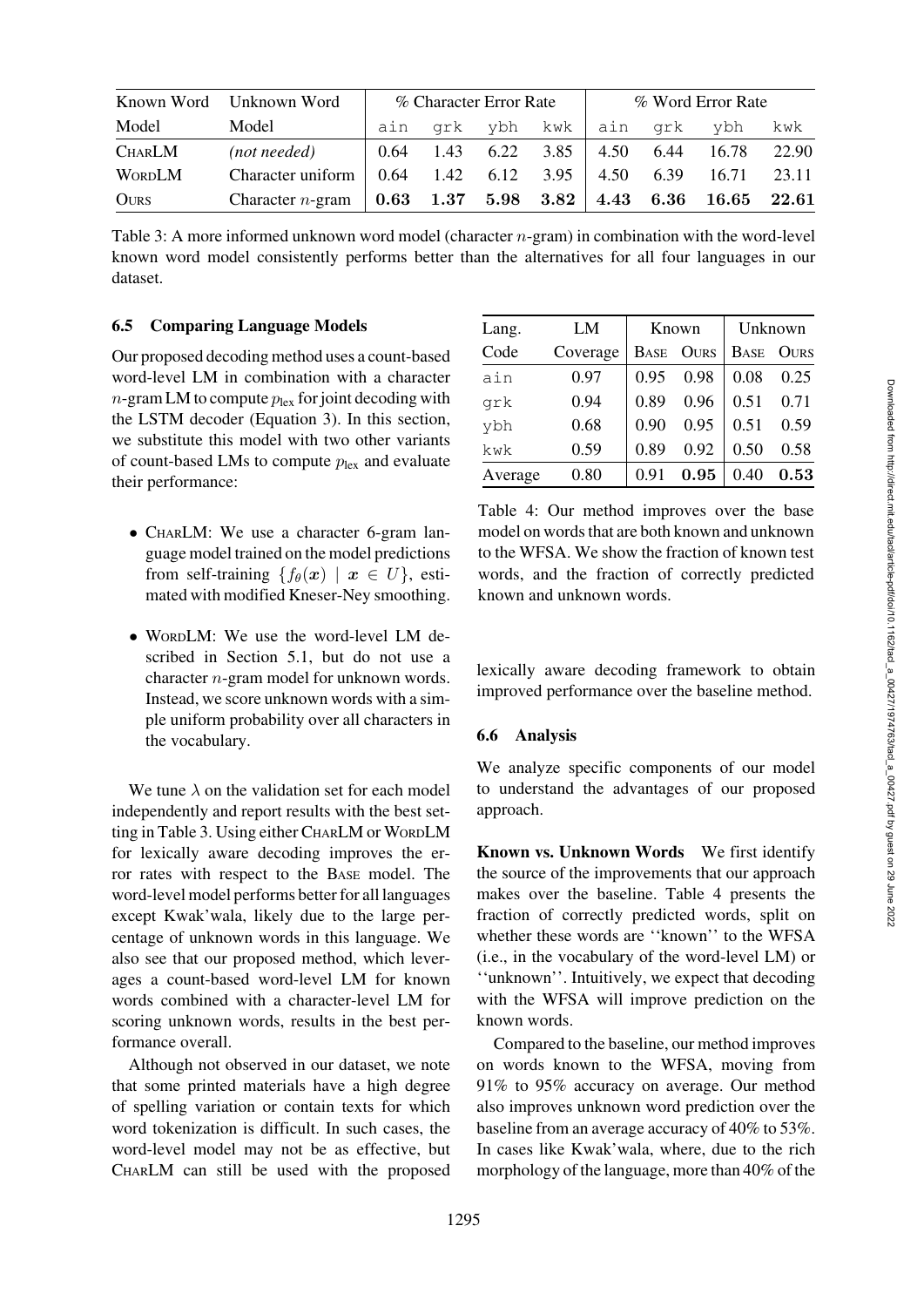

<span id="page-11-0"></span>Figure 3: The weight of the WFST during joint decoding can affect word error rate (sometimes significantly, as in Griko; top). All other hyperparameters are kept equal and correspond to the best systems in each language.



<span id="page-11-1"></span>Figure 4: Integrating lexically aware decoding through interpolation with a WFSA (red lines) aids self-training in improving WER across iterations. Black dashed lines correspond to self-training without lexical decoding.

test words are unseen, including an unknown word model in the WFSA is particularly important.

WFSA Weight One of the important hyperparameters of our lexically aware method is the weight that we place on the WFSA score during inference ( $\lambda$  in Equation 3). Specifically, in the case of Griko, we find that the value of this hyperparameter can significantly affect performance. As shown in [Figure 3,](#page-11-0) high weights of  $\lambda$  (i.e., more weight on the WFSA) lead to suboptimal WER, while lower  $\lambda$  leads to much better performance.





<span id="page-11-2"></span>Figure 5: Even a small amount of unannotated data is useful for our semi-supervised method, improving WER over BASE (WER=7.51) in (a). Varying the size of gold-annotated data has a stronger effect on post-correction performance in (b). Results are shown with Griko.

This hyperparameter is less important in the other three languages, leading to smaller variations in performance. As an example, we depict the effect on Yakkha in [Figure 3,](#page-11-0) where increasing  $\lambda$ does not affect performance as much as in Griko.

Self-Training Iterations The evolution of WER across 5 self-training iterations for Ainu and Yakkha is shown in [Figure 4.](#page-11-1) Particularly for Ainu, we see that combination with lexically aware decoding is crucial for the success of self-training. For Yakkha, self-training does improve performance independently but is more effective when lexically aware decoding is used (error rates on Griko and Kwak'wala follow a similar trend).

Dataset Size We study the effect of varying the amount of gold-transcribed and unannotated data used for training. The WER when varying the size of the Griko datasets is shown in [Figure 5](#page-11-2) (the size of each set is varied while keeping the other set at its full size). We see that reducing the amount of gold-transcribed data worsens WER significantly. On the other hand, reducing the unannotated data has a smaller effect: even with a little unannotated data, our method improves over the BASE model.

Error Rate in the First Pass OCR To evaluate how the error rate in the first pass OCR transcription affects subsequent post-correction, we measure the performance of our proposed method when applied to first pass outputs from two OCR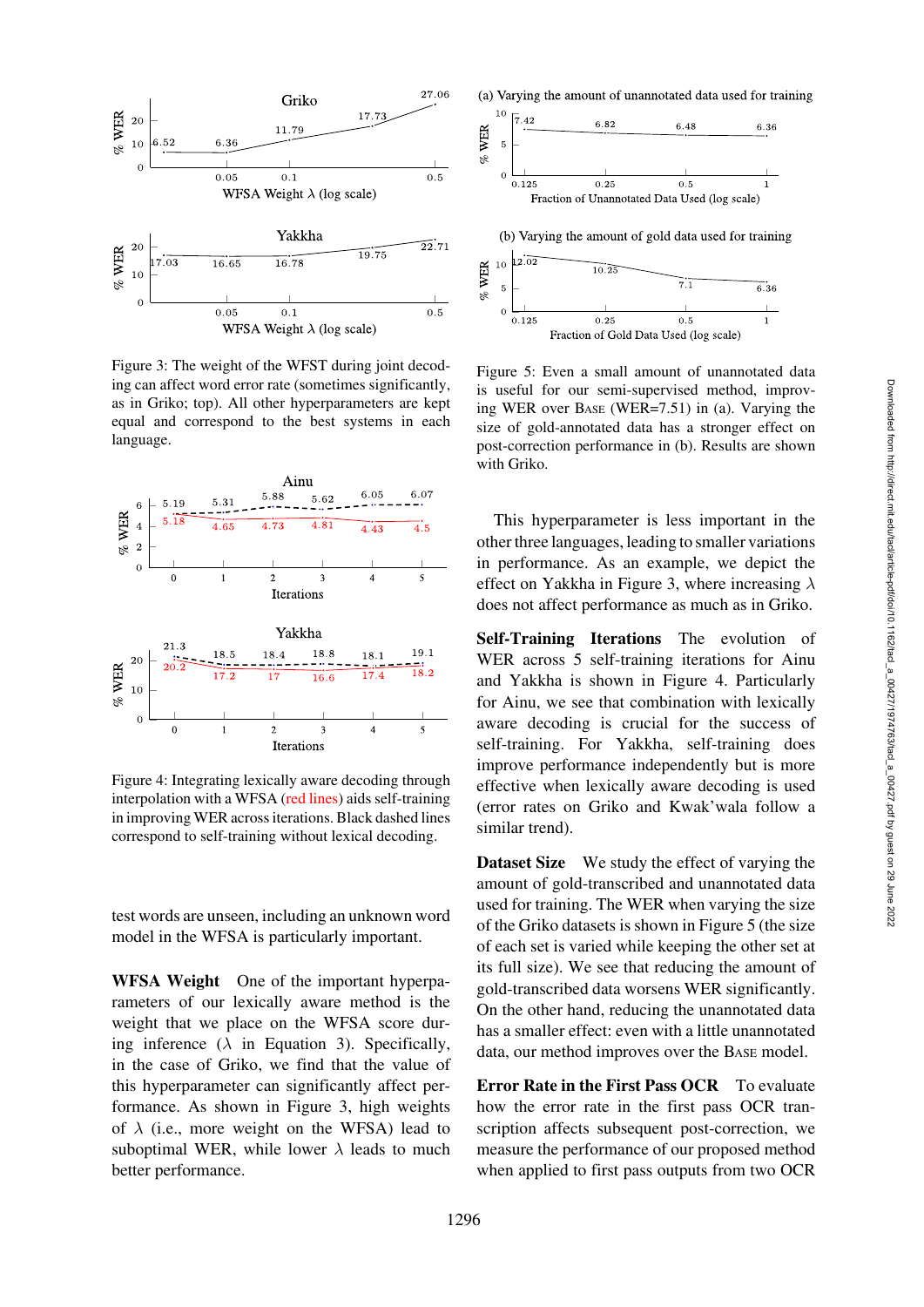|                       |                   | Errors <i>fixed</i> by our method |                             | Errors <i>introduced</i> by our method |  |  |  |
|-----------------------|-------------------|-----------------------------------|-----------------------------|----------------------------------------|--|--|--|
|                       | (a) Griko         | (b) Kwak' wala                    | (c) Yakkha                  | (d) Kwak'wala                          |  |  |  |
| [Image]               | aforàdzo petàćia. | hë Em Legades                     | ङोटेङ्वाचिलाए               | gwāl tēxts!âlēda                       |  |  |  |
|                       |                   |                                   |                             |                                        |  |  |  |
| [First pass OCR]      | aforàdzo petàcia. | hëem Lēga_les                     | ङोटे वाचिलाए                | gwāł tēxtslâlēda                       |  |  |  |
|                       |                   |                                   |                             |                                        |  |  |  |
| [Post-corrected BASE] | aforàdzo petàcia. | hëkm legades                      | ङोटे <mark>ङ</mark> वाचिलाए | gwāł tēxts!âlēda                       |  |  |  |
| [Post-corrected OURS] | aforàdzo petàcia. | hë $Em$ $Lēgaε$ d Es              | ङोटे <mark>ङमा</mark>       | gwal tüxts!alEla                       |  |  |  |

<span id="page-12-1"></span>Figure 6: Our post-correction model fixes many of the first pass OCR errors that the base model does not fix such as (a) and (b). In rare cases, our method introduces **errors** into the transcription such as (c) and (d).

systems: Google Vision and Ocular (described in [Section 6.4\)](#page-8-0). [Figure 7](#page-12-0) shows the WER on the Kwak'wala dataset. We see that, although Google Vision has a much higher first pass error rate than Ocular, the post-correction model improves performance over both OCR systems. We also note that the relative error reduction is higher for the Google Vision system (68%) than for Ocular (41%), likely because the Ocular LM is trained on the same data as the post-correction model.

Qualitative Analysis In [Figure 6,](#page-12-1) we show examples of errors fixed as well as errors introduced by our post-correction model, as compared to the baseline system. In [Figure 6](#page-12-1) (a) and (b), we see that although the baseline corrects some of the errors in the first pass OCR, it also introduces errors such as extra diacritics and incorrect substitutions. Using our proposed method leads to an error-free transcription of these images. However, in [Figure 6](#page-12-1) (c) and (d), we see that our method occasionally introduces errors in predictions. Specifically, although the model fixes the first pass errors, it generates words that are considerably different from the target. Such errors likely occur when the model follows an incorrect path in the WFSA during lexically aware decoding. Since we are using beam search, the correct path cannot be recovered if it was pruned at an earlier timestep.

# 7 Related Work

OCR post-correction is well-studied in the highresource setting, particularly for English. Recent methods primarily use neural encoder-decoder models [\(Dong and Smith](#page-14-0), [2018;](#page-14-0) [Rigaud et al.,](#page-16-2) [2019;](#page-16-2) Hämäläinen and Hengchen, [2019\)](#page-14-12). There has been relatively little work on lower-resourced



<span id="page-12-0"></span>Figure 7: Our post-correction model significantly improves recognition accuracy over different first pass OCR systems that have varied error rates (Google Vision and Ocular). Results are shown with Kwak'wala.

languages. [Kolak and Resnik](#page-15-9) [\(2005\)](#page-15-9) present a probabilistic edit distance model for postcorre[ction on Cebuano and Igbo, and](#page-15-10) Krishna et al. [\(2018](#page-15-10)) use a sequence-to-sequence model with a copy mechanism for improved performance on Romanized Sanskrit OCR.

While existing neural post-correction methods do not rely on lexical information, some earlier methods use dictionaries to improve performance. For example, [Tong and Evans](#page-16-11) [\(1996\)](#page-16-11) and [Niklas](#page-15-11)  $(2010)$  use lexicons in combination with *n*-gram context to generate post-correction candidates for erroneous words. These methods are typically evaluated on English and assume the presence of high-coverage lexicons [\(Schulz and Kuhn,](#page-16-10) [2017](#page-16-10)), making them difficult to adapt to endangered languages.

Related to our decoding method are models that incorporate lexical knowledge into neural machine translation. [Arthur et al.](#page-13-2) [\(2016\)](#page-13-2) propose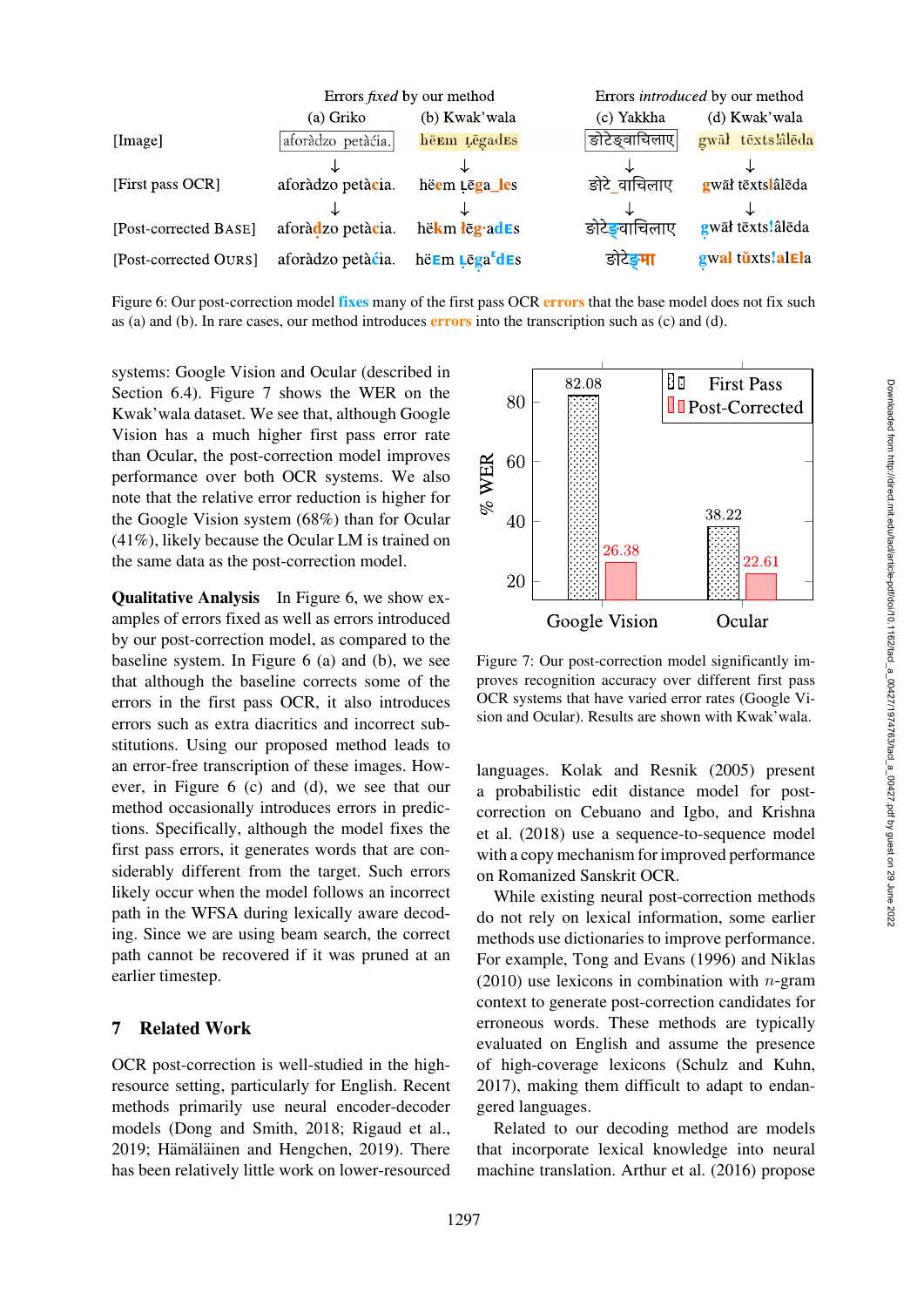adding a dictionary for translating low-frequency words and [Zhang et al.](#page-17-2) [\(2018](#page-17-2)) improve decoding by upweighting translations that contain relevant words. Additionally, there are methods which add *hard* lexical constraints by forcing predictions to contain user-specified words and phrases [\(Hokamp and Liu](#page-14-13), [2017;](#page-14-13) [Post and Vilar](#page-15-12), [2018\)](#page-15-12).

Lastly, we note that our proposed approach combines information from a neural model and a finite-state machine to leverage the advantages of both. In a similar direction, [Rastogi et al.](#page-16-12) [\(2016\)](#page-16-12) and [Lin et al.](#page-15-13) [\(2019](#page-15-13)) design finite state architectures with paths weighted by contextual features from an LSTM. These methods use joint parameterizations of the models and are thus more complex to train (particularly in the low-resource setting) than the joint decoding method we propose in this paper.

### 8 Conclusion

Digitization at scale for documents in underrepresented languages is a promising avenue towards tackling one aspect of their marginalization, the lack of data. With this work, we take a step towards better digitization for extremely data-scarce scenarios. We develop a semi-supervised method that combines self-training with lexically aware decoding, reducing error rates by up to 29% over a state-of-the-art OCR post-correction model on four typologically diverse endangered languages.

In future work, we plan to expand our method to take advantage of additional outputs of the language documentation process. For example, documentary linguists typically collect word lists (which range from lists of common words like the Swadesh lists [\(Swadesh, 1955\)](#page-16-13) to domain-specific vocabularies). Using such word lists within the lexically aware decoding framework could further improve performance and enable the application of our technique to even lower-resourced languages.

Additionally, the improvements we achieve through semi-supervised learning are potentially orthogonal to the improvements [Rijhwani et al.](#page-16-0) [\(2020\)](#page-16-0) achieve by incorporating information from translations of the target text. As future work, we plan to investigate the combination of these two approaches in an attempt to utilize all available sources of information to improve performance.

Finally, while using a character-level *n*-gram LM improves performance on unknown words, it does not explicitly utilize morphological structure to generate unseen inflections of words. In the future, we plan to incorporate morphological analysis during post-correction decoding, which will be helpful for morphologically rich endangered languages.

#### Acknowledgments

Shruti Rijhwani was supported by the Bloomberg Data Science Ph.D. Fellowship for this work.

This work was also supported by grant PR-276810-21 (*''Unlocking Endangered Language Resources''*) from the National Endowment for the Humanities, grant 1761548 (*''Discovering and Demonstrating Linguistic Features for Language Documentation''*) from the National Science Foundation, National Research Council Indigenous Language Technology grant *''Kwak' wala Corpus Collection Project''*, and Government of Canada Social Sciences and Humanities Research Council Insight Development grant GR002807 *''K'ank'otłaxants Awi'nagwis (Knowing our land)''*. Any views, findings, conclusions or recommendations expressed in this publication do not necessarily represent those of the National Endowment for the Humanities.

We would like to thank Jaymyn La Vallee for assisting with the Kwak'wala dataset annotation as well as Samridhi Choudhary, Siddharth Dalmia, Deepak Gopinath, Maria Ryskina, the reviewers, and the Action Editors for feedback on the paper.

#### **References**

- <span id="page-13-2"></span>Philip Arthur, Graham Neubig, and Satoshi Nakamura. 2016. Incorporating discrete translation lexicons into neural machine translation. In *Proceedings of the 2016 Conference on Empirical Methods in Natural Language Processing*, pages 1557–1567, Austin, Texas. Association for Computational Linguistics. [https://](https://doi.org/10.18653/v1/D16-1162) [doi.org/10.18653/v1/D16-1162](https://doi.org/10.18653/v1/D16-1162)
- <span id="page-13-0"></span>Dzmitry Bahdanau, Kyunghyun Cho, and Yoshua Bengio. 2015. Neural machine translation by jointly learning to align and translate. In *3rd International Conference on Learning Representations, ICLR 2015*.
- <span id="page-13-1"></span>Taylor Berg-Kirkpatrick, Greg Durrett, and Dan Klein. 2013. Unsupervised transcription of historical documents. In *Proceedings of the 51st*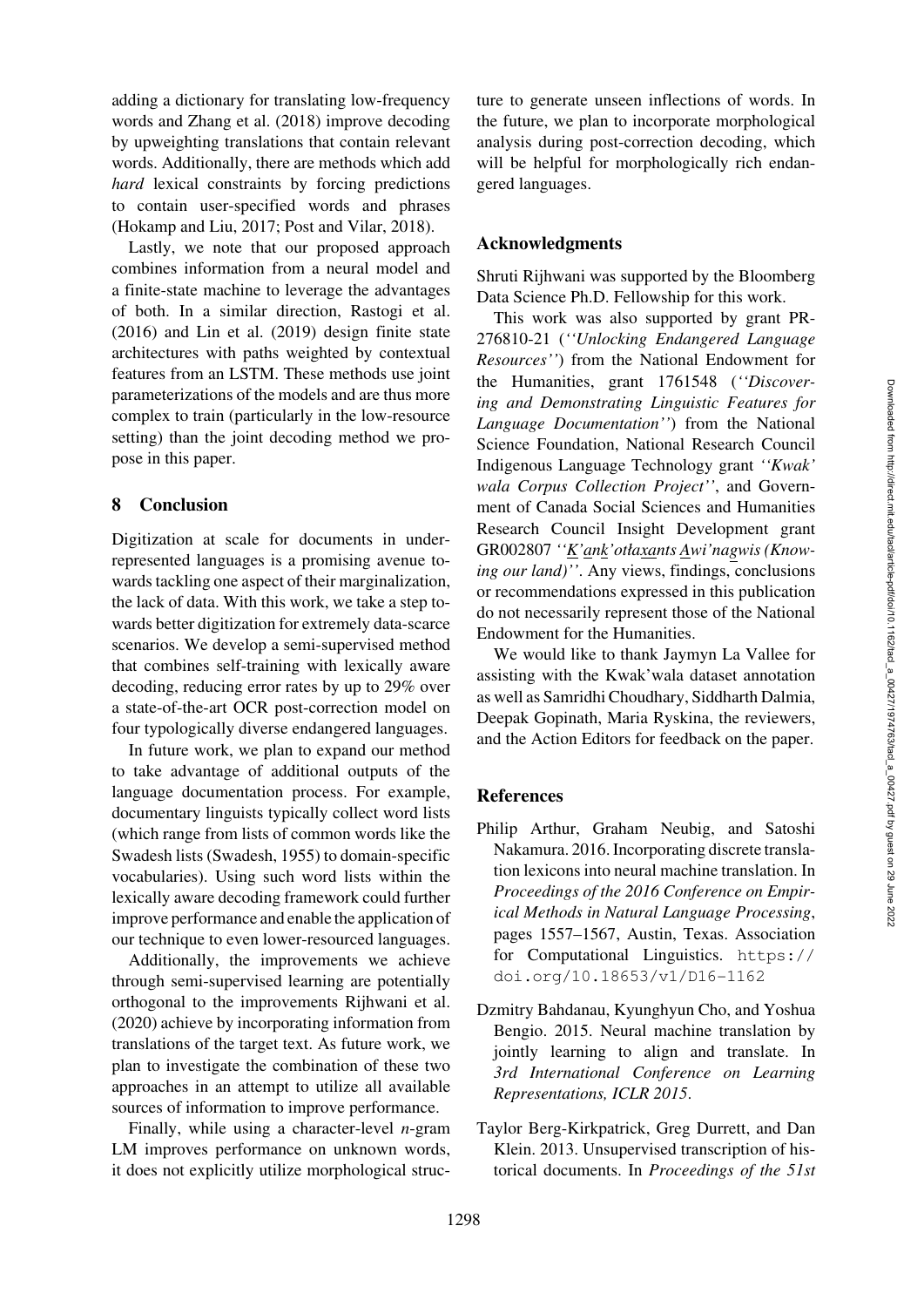*Annual Meeting of the Association for Computational Linguistics (Volume 1: Long Papers)*, pages 207–217, Sofia, Bulgaria. Association for Computational Linguistics.

- <span id="page-14-8"></span>Franz Boas. 1900. Sketch of the Kwakiutl language. *American Anthropologist*, 2(4):708–721. [https://doi.org/10.1525/aa.1900](https://doi.org/10.1525/aa.1900.2.4.02a00080) [.2.4.02a00080](https://doi.org/10.1525/aa.1900.2.4.02a00080)
- <span id="page-14-9"></span>Franz Boas. 1921. *Ethnology of the Kwakiutl*. [https://doi.org/10.1006/csla.1999](https://doi.org/10.1006/csla.1999.0128) [.0128](https://doi.org/10.1006/csla.1999.0128)
- <span id="page-14-6"></span>Stanley F. Chen and Joshua Goodman. 1999. An empirical study of smoothing techniques for language modeling. *Computer Speech & Language*, 13(4):359–394.
- <span id="page-14-2"></span>Trevor Cohn, Cong Duy Vu Hoang, Ekaterina Vymolova, Kaisheng Yao, Chris Dyer, and Gholamreza Haffari. 2016. Incorporating structural alignment biases into an attentional neural translation model. In *Proceedings of the 2016 Conference of the North American Chapter of the Association for Computational Linguistics: Human Language Technologies*, pages 876–885, San Diego, California. Association for Computational Linguistics. [https://](https://doi.org/10.18653/v1/N16-1102) [doi.org/10.18653/v1/N16-1102](https://doi.org/10.18653/v1/N16-1102)
- <span id="page-14-5"></span>Andrew M. Dai and Quoc V. Le. 2015. Semisupervised sequence learning. In *Proceedings of the 28th International Conference on Neural Information Processing Systems - Volume 2*, NIPS'15, page 3079–3087, Cambridge, MA, USA. MIT Press.
- <span id="page-14-0"></span>Rui Dong and David Smith. 2018. Multi-input attention for unsupervised OCR correction. In *Proceedings of the 56th Annual Meeting of the Association for Computational Linguistics (Volume 1: Long Papers)*, pages 2363–2372, Melbourne, Australia. Association for Computational Linguistics. [https://doi.org/10](https://doi.org/10.18653/v1/P18-1220) [.18653/v1/P18-1220](https://doi.org/10.18653/v1/P18-1220)
- <span id="page-14-11"></span>Matthew Francis-Landau. 2020. MFST: A python openfst wrapper with support for custom semirings and jupyter notebooks.
- <span id="page-14-10"></span>Yasuhisa Fujii, Karel Driesen, Jonathan Baccash, Ash Hurst, and Ashok C. Popat. 2017. Sequence-to-label script identification for multilingual OCR. In *2017 14th IAPR International*

*Conference on Document Analysis and Recognition (ICDAR)*, volume 1, pages 161–168. IEEE. [https://doi.org/10.1109/ICDAR](https://doi.org/10.1109/ICDAR.2017.35) [.2017.35](https://doi.org/10.1109/ICDAR.2017.35)

- <span id="page-14-3"></span>Jiatao Gu, Zhengdong Lu, Hang Li, and Victor O.K. Li. 2016. Incorporating copying mechanism in sequence-to-sequence learning. In *Proceedings of the 54th Annual Meeting of the Association for Computational Linguistics (Volume 1: Long Papers)*, pages 1631–1640, Berlin, Germany. Association for Computational Linguistics.
- <span id="page-14-12"></span>Mika Hämäläinen and Simon Hengchen. 2019. From the paft to the fiiture: A fully automatic NMT and word embeddings method for OCR post-correction. In *Proceedings of the International Conference on Recent Advances in Natural Language Processing (RANLP 2019)*, pages 431–436, Varna, Bulgaria. INCOMA Ltd. [https://doi.org/10.26615/978-954](https://doi.org/10.26615/978-954-452-056-4_051)  $-452-056-4.051$  $-452-056-4.051$
- <span id="page-14-4"></span>Junxian He, Jiatao Gu, Jiajun Shen, and Marc'Aurelio Ranzato. 2020. Revisiting selftraining for neural sequence generation. *8th International Conference on Learning Representations, ICLR 2020, Addis Ababa, Ethiopia, April 26-30, 2020, Conference Track Proceedings*.
- <span id="page-14-7"></span>Kenneth Heafield, Ivan Pouzyrevsky, Jonathan H. Clark, and Philipp Koehn. 2013. Scalable modified Kneser-Ney language model estimation. In *Proceedings of the 51st Annual Meeting of the Association for Computational Linguistics (Volume 2: Short Papers)*, pages 690–696, Sofia, Bulgaria. Association for Computational Linguistics.
- <span id="page-14-1"></span>Sepp Hochreiter and Jürgen Schmidhuber. 1997. Long short-term memory. *Neural Computation*, 9(8):1735–1780. [https://doi.org/10.1162](https://doi.org/10.1162/neco.1997.9.8.1735) [/neco.1997.9.8.1735](https://doi.org/10.1162/neco.1997.9.8.1735), Pubmed: [9377276](https://pubmed.ncbi.nlm.nih.gov/9377276)
- <span id="page-14-13"></span>Chris Hokamp and Qun Liu. 2017. Lexically constrained decoding for sequence generation using grid beam search. In *Proceedings of the 55th Annual Meeting of the Association for Computational Linguistics (Volume 1: Long Papers)*, pages 1535–1546, Vancouver, Canada. Association for Computational Linguistics. [https://](https://doi.org/10.18653/v1/P17-1141) [doi.org/10.18653/v1/P17-1141](https://doi.org/10.18653/v1/P17-1141)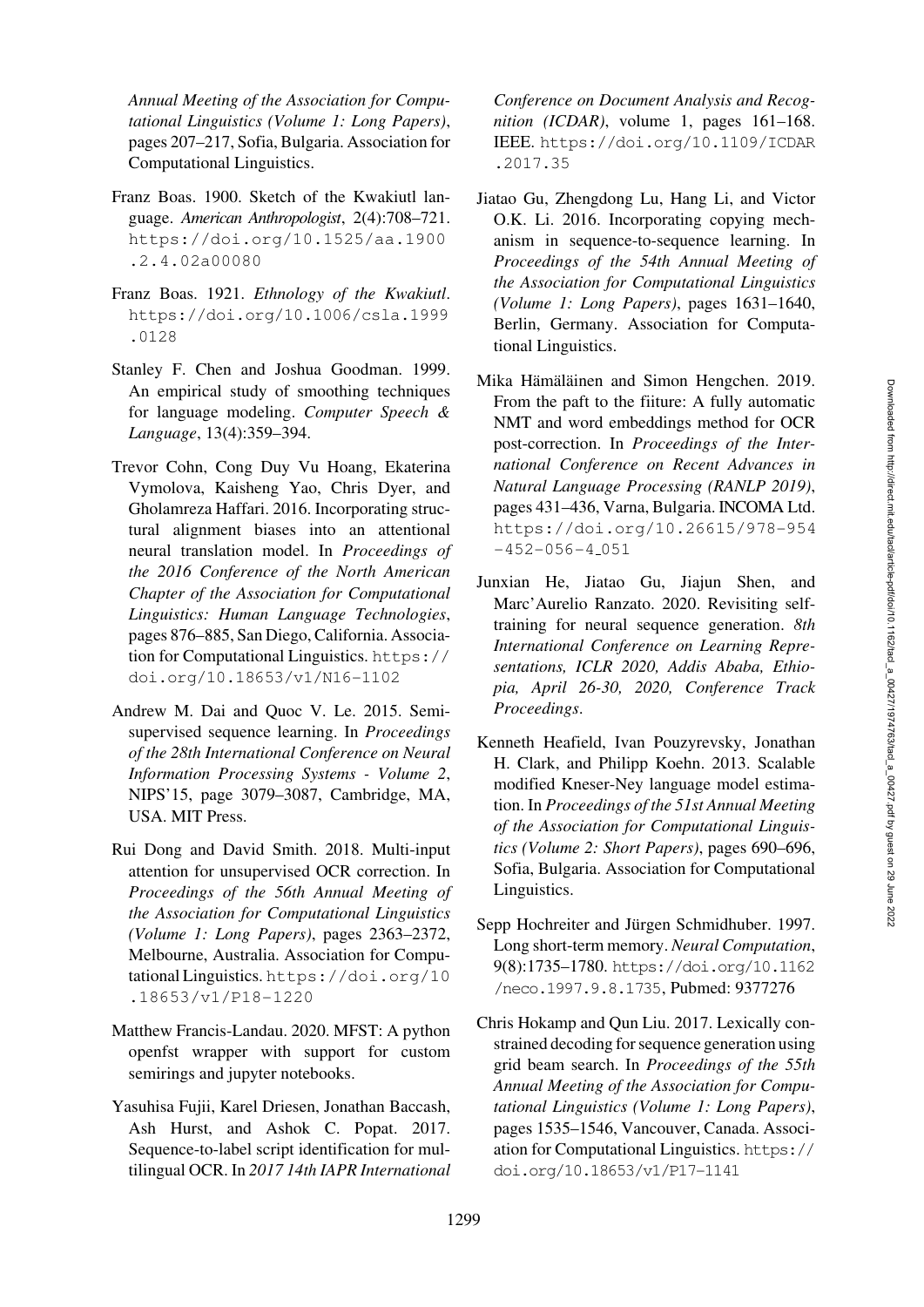- <span id="page-15-8"></span>R. Reeve Ingle, Yasuhisa Fujii, Thomas Deselaers, Jonathan Baccash, and Ashok C. Popat. 2019. A scalable handwritten text recognition system. *arXiv preprint arXiv:1904.09150*. [https://](https://doi.org/10.1109/ICDAR.2019.00013) [doi.org/10.1109/ICDAR.2019.00013](https://doi.org/10.1109/ICDAR.2019.00013)
- <span id="page-15-0"></span>Pratik Joshi, Sebastin Santy, Amar Budhiraja, Kalika Bali, and Monojit Choudhury. 2020. The state and fate of linguistic diversity and inclusion in the NLP world. In *Proceedings of the 58th Annual Meeting of the Association for Computational Linguistics*, pages 6282–6293, Online. Association for Computational Linguistics. [https://doi.org/10.18653](https://doi.org/10.18653/v1/2020.acl-main.560) [/v1/2020.acl-main.560](https://doi.org/10.18653/v1/2020.acl-main.560)
- <span id="page-15-6"></span>Kyōsuke Kindaichi. 1931. Ainu Jojishi Yūkara no *Kenkyū [Research on Ainu Epic Yukar]*, Tōkyō: Tōkyō Bunko.
- <span id="page-15-3"></span>Reinhard Kneser and Hermann Ney. 1995. Improved backing-off for m-gram language modeling. In *1995 International Conference on Acoustics, Speech, and Signal Processing*, volume 1, pages 181–184. IEEE.
- <span id="page-15-9"></span>Okan Kolak and Philip Resnik. 2005. OCR post-processing for low density languages. In *Proceedings of Human Language Technology Conference and Conference on Empirical Methods in Natural Language Processing*, pages 867–874, Vancouver, British Columbia, Canada. Association for Computational Linguistics. [https://doi.org/10.3115](https://doi.org/10.3115/1220575.1220684) [/1220575.1220684](https://doi.org/10.3115/1220575.1220684)
- <span id="page-15-10"></span>Amrith Krishna, Bodhisattwa P. Majumder, Rajesh Bhat, and Pawan Goyal. 2018. Upcycle your OCR: Reusing OCRs for post-OCR text correction in Romanised Sanskrit. In *Proceedings of the 22nd Conference on Computational Natural Language Learning*, pages 345–355, Brussels, Belgium. Association for Computational Linguistics. [https://doi.org/10](https://doi.org/10.18653/v1/K18-1034) [.18653/v1/K18-1034](https://doi.org/10.18653/v1/K18-1034)
- <span id="page-15-2"></span>Dong-Hyun Lee. 2013. Pseudo-label: The simple and efficient semi-supervised learning method for deep neural networks. In *Workshop on Challenges in Representation Learning, ICML*.
- <span id="page-15-13"></span>Chu-Cheng Lin, Hao Zhu, Matthew R. Gormley, and Jason Eisner. 2019. Neural finite-state

transducers: Beyond rational relations. In *Proceedings of the 2019 Conference of the North American Chapter of the Association for Computational Linguistics: Human Language Technologies, Volume 1 (Long and Short Papers)*, pages 272–283, Minneapolis, Minnesota. Association for Computational Linguistics.

- <span id="page-15-1"></span>Haitao Mi, Baskaran Sankaran, Zhiguo Wang, and Abe Ittycheriah. 2016. Coverage embedding models for neural machine translation. In *Proceedings of the 2016 Conference on Empirical Methods in Natural Language Processing*, pages 955–960, Austin, Texas. Association for Computational Linguistics.
- <span id="page-15-5"></span>Mehryar Mohri. 1996. On some applications of finite-state automata theory to natural language processing. *Natural Language Engineering*, 2(1):61–80. [https://doi.org/10.1017](https://doi.org/10.1017/S135132499600126X) [/S135132499600126X](https://doi.org/10.1017/S135132499600126X)
- <span id="page-15-4"></span>Mehryar Mohri, Fernando Pereira, and Michael Riley. 2002. Weighted finite-state transducers in speech recognition. *Computer Speech & Language*, 16(1):69–88. [https://doi.org](https://doi.org/10.1006/csla.2001.0184) [/10.1006/csla.2001.0184](https://doi.org/10.1006/csla.2001.0184)
- <span id="page-15-7"></span>Graham Neubig, Chris Dyer, Yoav Goldberg, Austin Matthews, Waleed Ammar, Antonios Anastasopoulos, Miguel Ballesteros, David Chiang, Daniel Clothiaux, Trevor Cohn, Kevin Duh, Manaal Faruqui, Cynthia Gan, Dan Garrette, Yangfeng Ji, Lingpeng Kong, Adhiguna Kuncoro, Gaurav Kumar, Chaitanya Malaviya, Paul Michel, Yusuke Oda, Matthew Richardson, Naomi Saphra, Swabha Swayamdipta, and Pengcheng Yin. 2017. DyNet: The dynamic neural network toolkit. *arXiv preprint arXiv:1701.03980*.
- <span id="page-15-11"></span>Kai Niklas. 2010. Unsupervised post-correction of OCR errors. *Master's thesis. Leibniz Uni-* $\emph{versität Hannover.}$
- <span id="page-15-12"></span>Matt Post and David Vilar. 2018. Fast lexically constrained decoding with dynamic beam allocation for neural machine translation. In *Proceedings of the 2018 Conference of the North American Chapter of the Association for Computational Linguistics: Human Language Technologies, Volume 1 (Long Papers)*, pages 1314–1324, New Orleans, Louisiana.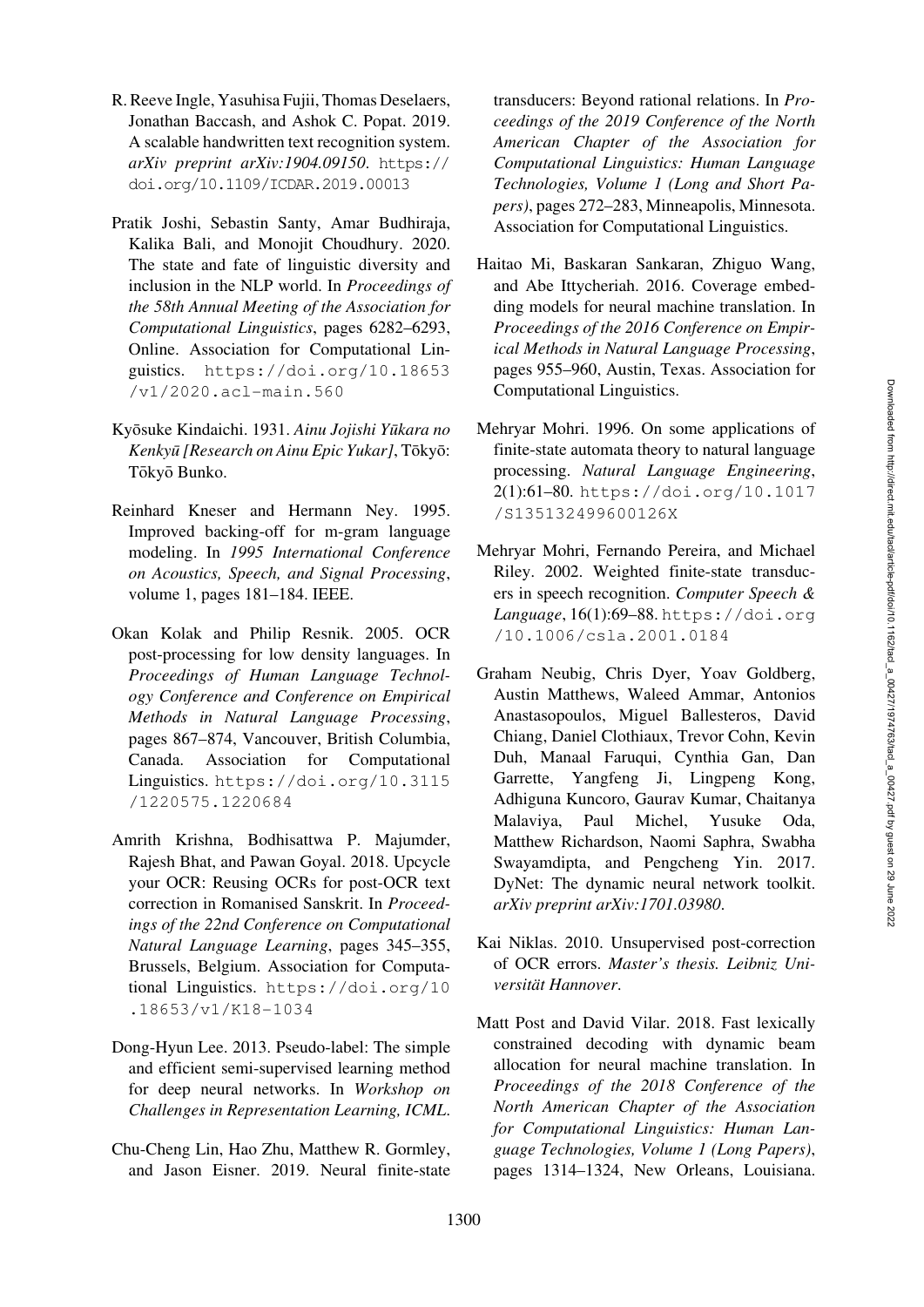Association for Computational Linguistics. [https://doi.org/10.18653/v1/N18](https://doi.org/10.18653/v1/N18-1119) [-1119](https://doi.org/10.18653/v1/N18-1119)

- <span id="page-16-5"></span>Prajit Ramachandran, Peter Liu, and Quoc Le. 2017. Unsupervised pretraining for sequence to sequence learning. In *Proceedings of the 2017 Conference on Empirical Methods in Natural Language Processing*, pages 383–391, Copenhagen, Denmark. Association for Computational Linguistics. [https://doi.org](https://doi.org/10.18653/v1/D17-1039) [/10.18653/v1/D17-1039](https://doi.org/10.18653/v1/D17-1039)
- <span id="page-16-12"></span>Pushpendre Rastogi, Ryan Cotterell, and Jason Eisner. 2016. Weighting finite-state transductions with neural context. In *Proceedings of the 2016 Conference of the North American Chapter of the Association for Computational Linguistics: Human Language Technologies*, pages 623–633, San Diego, California. Association for Computational Linguistics. [https://](https://doi.org/10.18653/v1/N16-1076) [doi.org/10.18653/v1/N16-1076](https://doi.org/10.18653/v1/N16-1076)
- <span id="page-16-2"></span>C. Rigaud, A. Doucet, M. Coustaty, and J. Moreux. 2019. ICDAR 2019 competition on post-OCR text correction. In *2019 International Conference on Document Analysis and Recognition (ICDAR)*, pages 1588–1593. [https://doi](https://doi.org/10.1109/ICDAR.2019.00255) [.org/10.1109/ICDAR.2019.00255](https://doi.org/10.1109/ICDAR.2019.00255)
- <span id="page-16-0"></span>Shruti Rijhwani, Antonios Anastasopoulos, and Graham Neubig. 2020. OCR Post Correction for Endangered Language Texts. In *Proceedings of the 2020 Conference on Empirical Methods in Natural Language Processing (EMNLP)*, pages 5931–5942, Online. Association for Computational Linguistics. [https://doi.org](https://doi.org/10.18653/v1/2020.emnlp-main.478) [/10.18653/v1/2020.emnlp-main.478](https://doi.org/10.18653/v1/2020.emnlp-main.478)
- <span id="page-16-9"></span>Maria Ryskina, Eduard Hovy, Taylor Berg-Kirkpatrick, and Matthew R. Gormley. 2021. Comparative error analysis in neural and finite-state models for unsupervised characterlevel transduction. In *Proceedings of the 18th SIGMORPHON Workshop on Computational Research in Phonetics, Phonology, and Morphology*, pages 198–211, Online. Association for Computational Linguistics. [https://](https://doi.org/10.18653/v1/2021.sigmorphon-1.22) [doi.org/10.18653/v1/2021.sigmorphon](https://doi.org/10.18653/v1/2021.sigmorphon-1.22) [-1.22](https://doi.org/10.18653/v1/2021.sigmorphon-1.22)
- <span id="page-16-8"></span>Diana Schackow. 2012. Documentation and grammatical description of Yakkha, Nepal.

[https://elar.soas.ac.uk/Collection](https://elar.soas.ac.uk/Collection/MPI186180) [/MPI186180](https://elar.soas.ac.uk/Collection/MPI186180). Accessed: 2020-02-02.

- <span id="page-16-1"></span>Carsten Schnober, Steffen Eger, Erik-Lân Do Dinh, and Iryna Gurevych. 2016. Still not there? Comparing traditional sequence-to-sequence models to encoder-decoder neural networks on monotone string translation tasks. In *Proceedings of COLING 2016, the 26th International Conference on Computational Linguistics: Technical Papers*, pages 1703–1714, Osaka, Japan. The COLING 2016 Organizing Committee.
- <span id="page-16-10"></span>Sarah Schulz and Jonas Kuhn. 2017. Multimodular domain-tailored OCR post-correction. In *Proceedings of the 2017 Conference on Empirical Methods in Natural Language Processing*, pages 2716–2726, Copenhagen, Denmark. Association for Computational Linguistics. [https://doi.org/10.18653](https://doi.org/10.18653/v1/D17-1288) [/v1/D17-1288](https://doi.org/10.18653/v1/D17-1288)
- <span id="page-16-3"></span>Abigail See, Peter J. Liu, and Christopher D. Manning. 2017. Get to the point: Summarization with pointer-generator networks. In *Proceedings of the 55th Annual Meeting of the Association for Computational Linguistics (Volume 1: Long Papers)*, pages 1073–1083, Vancouver, Canada. Association for Computational Linguistics.
- <span id="page-16-7"></span>Paolo Stomeo. 1980. *Racconti greci inediti di* Sternatía, La nuova Ellade, s.I. [https://doi](https://doi.org/10.1086/464321) [.org/10.1086/464321](https://doi.org/10.1086/464321)
- <span id="page-16-13"></span>Morris Swadesh. 1955. Towards greater accuracy in lexicostatistic dating. *International Journal of American Linguistics*, 21(2):121–137.
- <span id="page-16-11"></span>Xiang Tong and David A. Evans. 1996. A statistical approach to automatic OCR error correction in context. In *Fourth Workshop on Very Large Corpora*.
- <span id="page-16-4"></span>Zhaopeng Tu, Zhengdong Lu, Yang Liu, Xiaohua Liu, and Hang Li. 2016. Modeling coverage for neural machine translation. In *Proceedings of the 54th Annual Meeting of the Association for Computational Linguistics (Volume 1: Long Papers)*, pages 76–85, Berlin, Germany. Association for Computational Linguistics.
- <span id="page-16-6"></span>David Yarowsky. 1995. Unsupervised word sense disambiguation rivaling supervised methods.